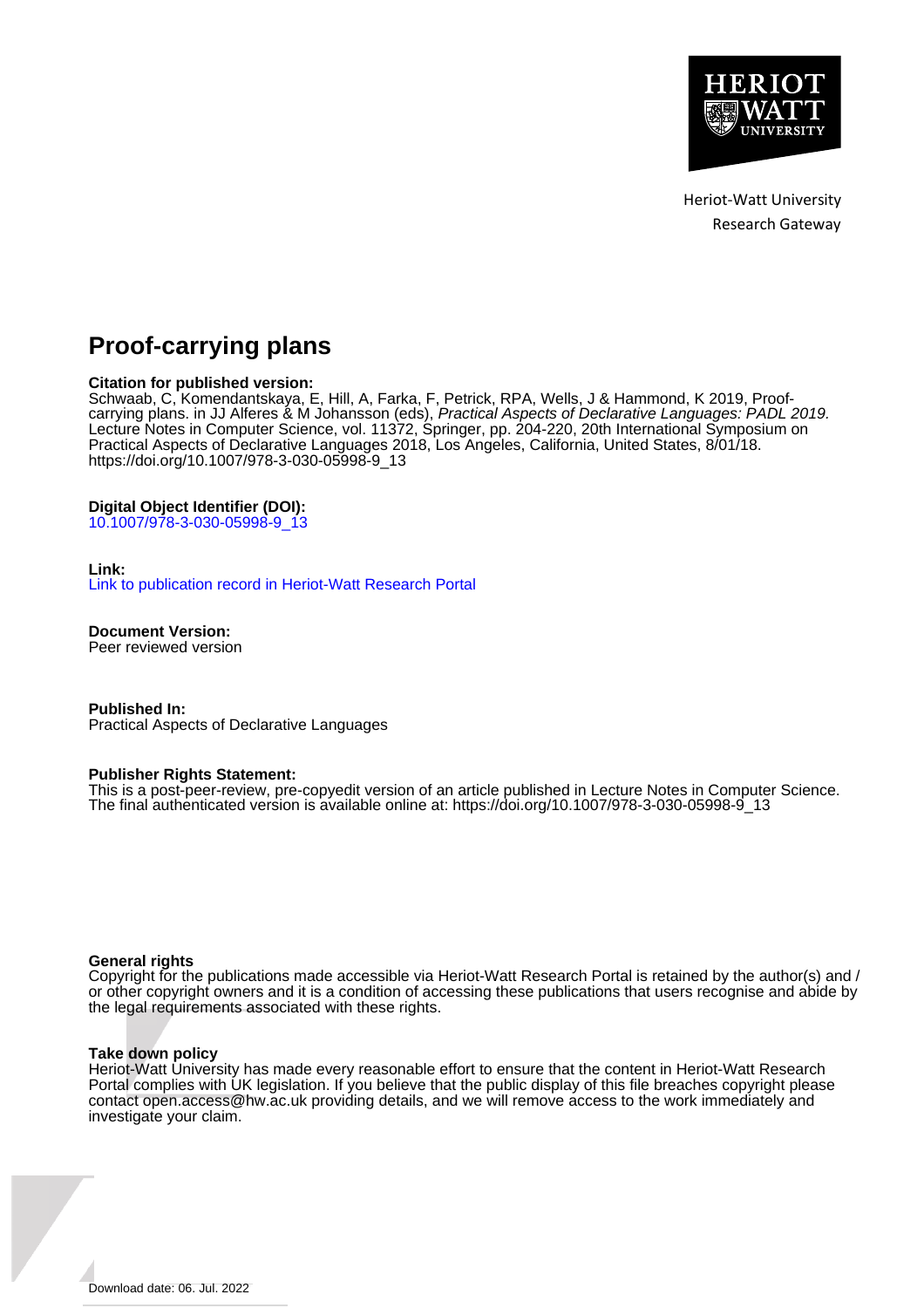# **Proof-Carrying Plans**

Christopher Schwaab<sup>1</sup>, Ekaterina Komendantskaya<sup>2</sup>, Alasdair Hill<sup>2</sup>, František Farka<sup>1,2</sup>, Ronald P. A. Petrick<sup>2</sup>, Joe Wells<sup>2</sup>, and Kevin Hammond<sup>1</sup>

> <sup>1</sup> School of Computer Science, University of St Andrews, UK {cjs26,ff32,kh8}@st-andrews.ac.uk <sup>2</sup> Department of Computer Science, Heriot-Watt University, UK {ek19,ath7,rpp6,jbw}@hw.ac.uk

**Abstract.** It is becoming increasingly important to verify safety and security of AI applications. While declarative languages (of the kind found in automated planners and model checkers) are traditionally used for verifying AI systems, a big challenge is to design methods that generate verified executable programs. A good example of such a *"verification to implementation"* cycle is given by automated planning languages like PDDL, where plans are found via a model search in a declarative language, but then interpreted or compiled into executable code in an imperative language. In this paper, we show that this method can itself be verified. We present a formal framework and a prototype Agda implementation that represent PDDL plans as executable functions that inhabit types that are given by formulae describing planning problems. By exploiting the well-known Curry-Howard correspondence, type-checking then automatically ensures that the generated program corresponds precisely to the specification of the planning problem.

**Keywords:** AI Planning · Curry-Howard Correspondence · Constructive Logic · Verification · Dependent Types.

## **1 Motivation**

Declarative programming languages have long provided convenient formalisms for knowledge representation and reasoning, ranging from Lisp and Prolog in the 1960s-1980s to modern SMT solvers [3,2], model checkers [13], and automated planners [4,11]. Common features of such languages typically include a clear logic-based syntax, a well-understood declarative semantics, and an inference engine that produces sound results with respect to the semantics.

As AI applications become increasingly deployed in the real world, e.g. in selfdriving vehicles or autonomous robots, so safety and security issues are becoming increasingly important. Existing ad-hoc software development approaches do not provide the strong confidence levels that the public expects from such applications. It is tempting to envisage that declarative languages will play an increasingly important role in verifying the safety and security of real-world AI applications. Ideally, such languages could become vehicles for *proof-carrying code*, an approach in which all relevant verification properties are directly embedded in the source code [12]. To make this possible, we must supplement the ability to prove that a property  $A$  holds in a theory  $T$  (denoted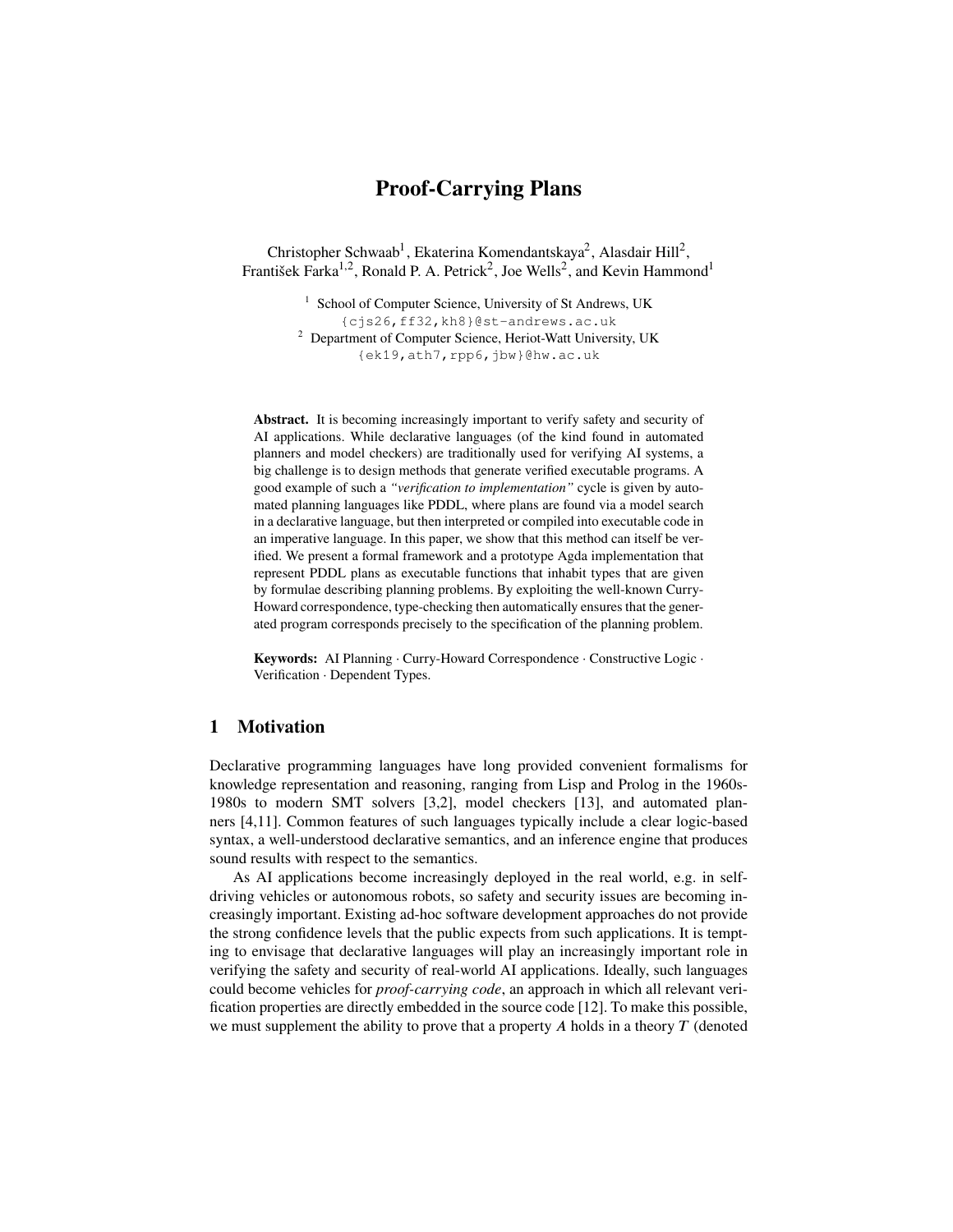$T \vdash A$ ) with robust mechanisms that can generate a program p that executes according to the specification A, together with a proof that p satisfies A (denoted  $T \vdash p : A$ ). Such an approach would embed verification directly as an integral part of the implementation cycle for AI applications.

The well-known *Curry-Howard correspondence* [18,19], tells us, of course, that some proofs in intuitionistic first-order logic can be represented as computable functions. In this case, first-order formulae are seen as *types*, and proofs are seen as terms that inhabit those types. For example, when we write  $T \vdash p : A$ , we mean that a *proof term p* is an *executable program* that satisfies proposition A, and moreover that this inference is sound, i.e. that  $T \vdash p : A$  holds in some formal system.

Until recently, the significance of the Curry-Howard correspondence has been predominantly theoretical. The main impediment to its practical application has been the immaturity of programming languages that could fully implement this idea. For example, in order to express verification properties of AI applications, a language that could infer  $T \vdash p$ : A must possess at least first-order types. Moreover, it should ideally also possess *dependent types*. Several dependently-typed languages have now become available and increasingly practical, e.g., Coq, Agda, and Idris. This development has made it possible to re-open the discussion of the actual practical value of the *Curry-Howard correspondence*. For example, in [6,7] Fu et al. have given a Curry-Howard interpretation for first-order Horn clauses and the resolution algorithm; and Urzyczyn and Schubert [16] have given a constructive semantics for answer set programming.

In this paper, we turn our attention to AI Planning languages  $[4,11]$  – a rapidly growing research and engineering area that develops methods and tools for generating plans from declarative problem specifications. We show that the Planning Domain Definition Language (PDDL) [11] is a natural domain for the Curry-Howard implementation of declarative reasoning. In particular, specifications of planning problems that are usually written in first-order logic can be expressed naturally as types, and executable plans that are generated by PDDL can be formalised as programs that inhabit those types. Type checking thus verifies that correct executable programs are generated from specifications *via* the automated planning tool. We provide a proof-of-concept implementation [17] in the dependently-typed language Agda.

## **2 Example: Proof-Carrying PDDL**

Figure 1 shows a snippet of PDDL code that describes the classic Blocksworld domain, a simple planning task for a robot assembling a tower from bricks. It defines a set of predicates (handEmpty, holding, onTable, on, clear) and an action pickup\_from\_table that must satisfy certain pre- and post-conditions ("effects") that are expressed using those predicates. Several such actions are usually defined as part of a planning domain. In addition, a grounded problem will also be supplied to the planner, e.g., to form a stack of blocks a on b on c, given that a, b and c are initially on the table (but not on each other). Given the domain and problem definitions, an automated planner will initiate an algorithm (e.g., a search procedure) to generate a sequence of actions that satisfy the specification and the goal. In our case, one possible solution is:

Plan1 = pickup\_from\_table b; putdown\_on\_stack b  $c$ ; pickup\_from\_table a; putdown\_on\_stack a b.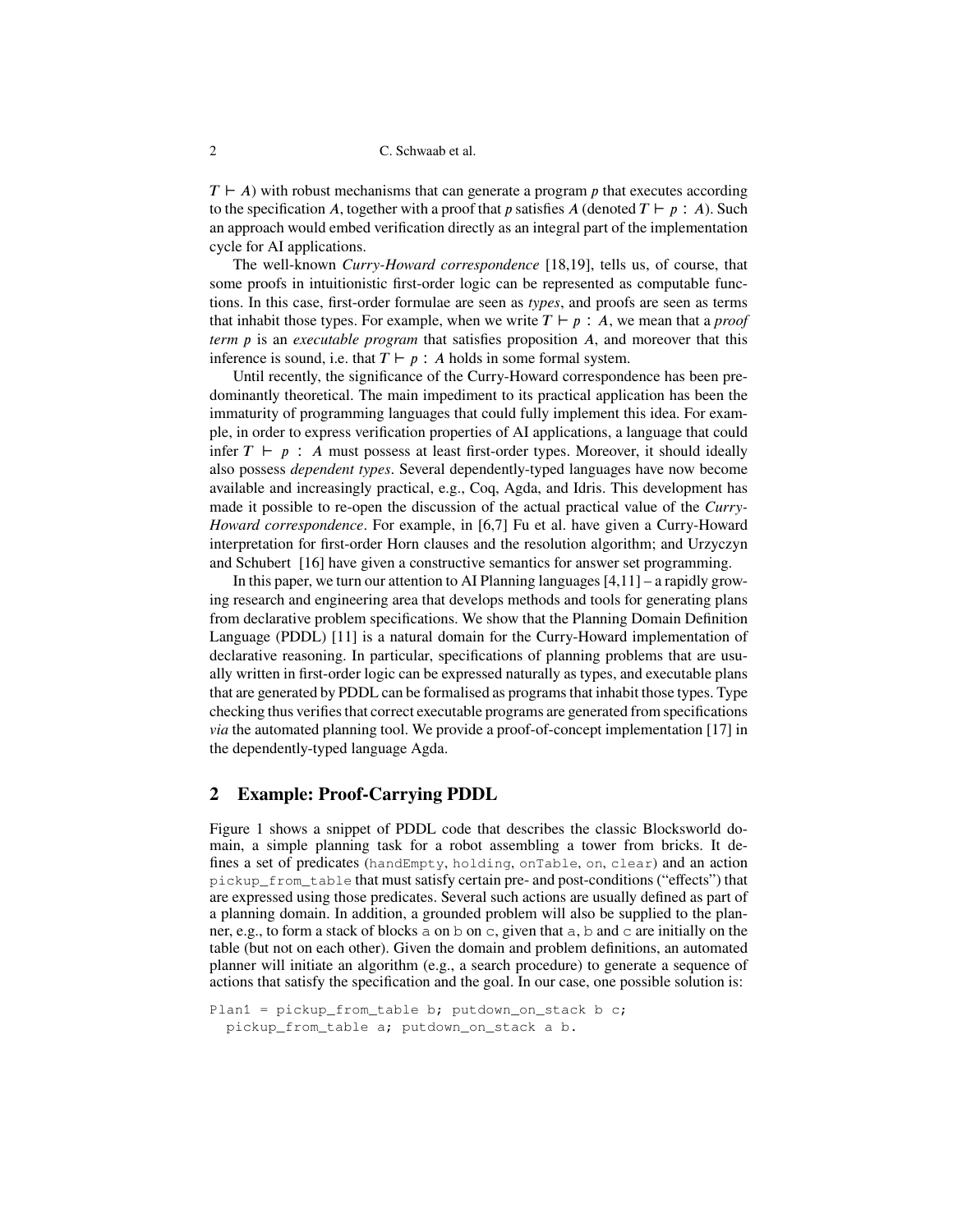```
Definition of a Planning Domain: Definition of a Planning Problem:
(define (domain blocksworld)
    (:requirements :strips)
    (:predicates
         (handEmpty)
         (holding ?x)
         (onTable ?x)
         (on ?x ?y)
         (clear ?x) )
  (:action pickup_from_table
      :parameters
         (?x)
      :precondition
         (and (handEmpty)
              (onTable ?x)
              (clear ?x) )
      :effect
      (and (not (handEmpty))
          (not (onTable ?x))
            (holding ?x) )))
                             (define (problem blocksworld1)
                               (:domain blocksworld)
                               (:objects a b c)
                               (:init (onTable a)
                                       (onTable b)
                                       (onTable c)
                                       (clear a)
                                       (clear b)
                                       (clear c)
                                       (handEmpty) )
                                (\text{:goal (and (on a b) (on b c))))}
```
**Fig. 1.** *The Blocksworld: a code snippet defining the planning domain and a planning problem.*

We would like to have an implementation of this planning language where an executable function  $plan_1$  is generated from the planning domain and problem, such that  $plan_1$  corresponds to the actions of Plan1 and has a type onTable a <code>^</code> onTable <code>b^</code> onTable c ∧ clear a ∧ clear b ∧ clear c ∧ handEmpty ⇝ on a b ∧ on b c. If this judgement type-checks, then we will obtain a verified program  $plan_1$  that can be later compiled and executed. As we will show in the rest of the paper, this task is far from trivial. Although the Curry-Howard correspondence tells us that, in principle, (intuitionistic) first-order proofs have a computational meaning, it is not enough for us to just formulate arbitrary proofs. Firstly, we need to formulate a generic and automatable approach to translate PDDL domains and problems into the dependently-typed setting. In addition, we need to devise our calculus in such a way as to ensure that the programs that inhabit the types give us the actual executable plans in the PDDL sense. In this paper, we therefore develop two parallel narratives. The first sets up the general method in mathematical notation independently of the concrete implementation. The second illustrates the important engineering aspect of this work, with reference to the intricacies of the Agda encoding that we give in [17]. The two parallel story lines merge when we come to the main result of this paper: the formal proof of soundness of the proof terms that implement the plans. We state this in standard mathematical notation, but delegate the proof checking to Agda. In time, we envisage that our Agda prototype will become a fully fledged program for generation of executable code from planners, while maintaining the guarantees of soundness of the generated code relative to the plan specification.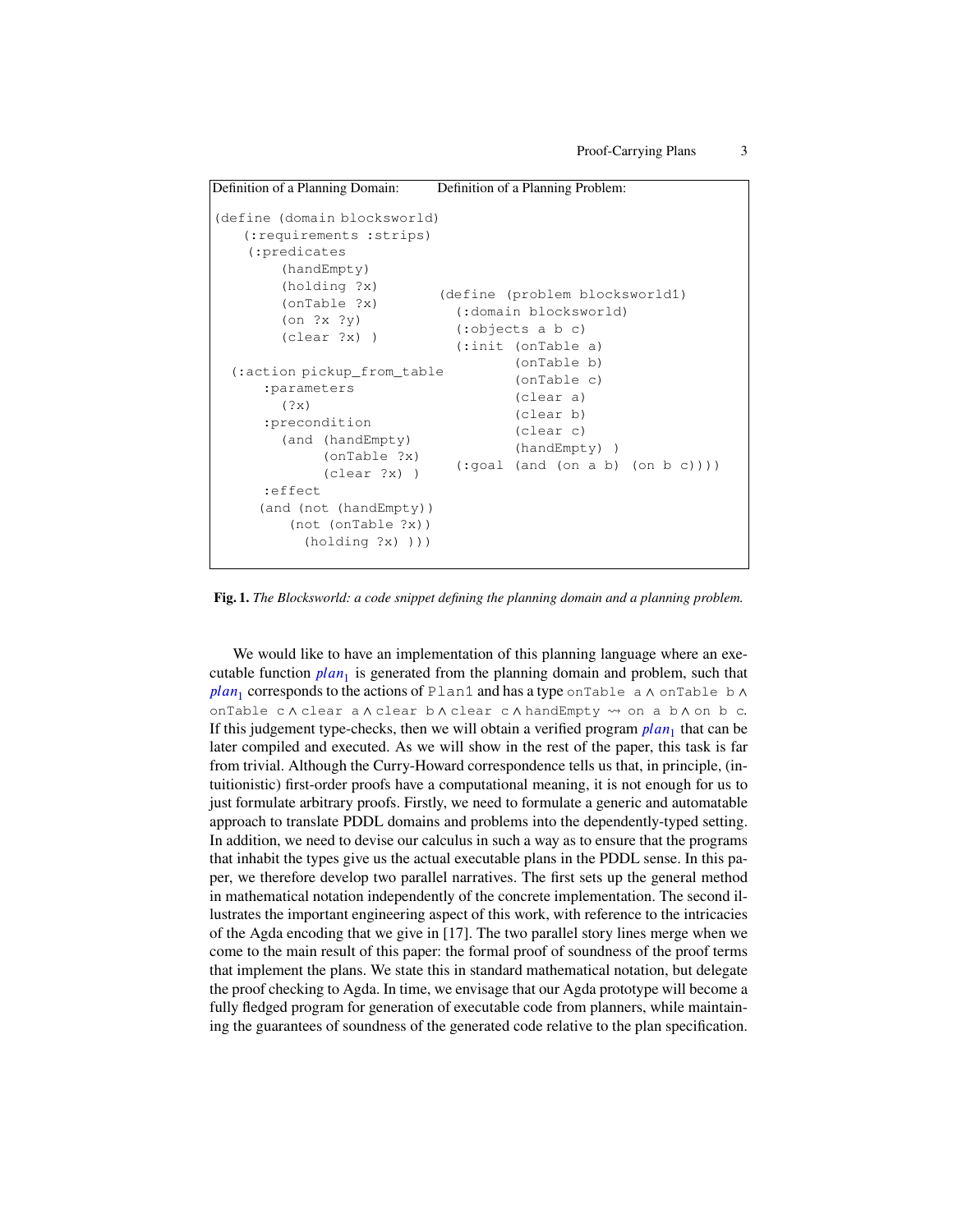```
4 C. Schwaab et al.
```

| Atomic Formulae | $At \ni A$                      | $\therefore$ = R $C_1 \dots C_n$             |
|-----------------|---------------------------------|----------------------------------------------|
| Formulae        | $Form \ni P, Q$                 | $\therefore = A \mid \neg A \mid P \land Q$  |
| Polarities      | $Polarity \ni t$                | $::= + + -$                                  |
| <b>States</b>   | $\mathcal{N} \ni M, N$          | $ ::= \lceil \rceil \rceil  A^t, N]$         |
| Plans           | $Plan \ni f$                    | $\therefore$ halt $\alpha$ ; f               |
| Contexts        | $\Gamma \ni \Gamma_1, \Gamma_2$ | $\therefore = \alpha : M \rightsquigarrow N$ |

**Fig. 2.** Definitions of Formulae, States, Plans and Actions, given a set of predicates  $\mathcal{R}$  =  ${R, R_1, R_2, ..., R_n}$ , a set of constants  $C = {C_1, C_2, ..., C_k}$ , and a set of constant actions  $\{\alpha, \alpha_1, \ldots, \alpha_m\}.$ 

## **3 Planning Problems as Types**

In their development of the STRIPS planner, Fikes and Nilsson presented an inference system for planning languages that is based on the notion of states, or possible *worlds*. The worlds are sets of atomic formulae, that interpret complex formula of the planning domain. Operators that are defined on the worlds interpret planning actions, and rewrite the worlds by adding and deleting the atomic formulae. The inference algorithm thus starts in an initial world and ends in a goal world by the repeated application of the operators. The system is sound in the sense that the resultant world model satisfies the goal. We now show how to work with STRIPS predicates directly in a type-system, yielding proof obligations that will be fulfilled by plan execution.

#### **3.1 Formal Language and its Declarative Semantics**

We assume a finite set of predicates  $R = \{R, R_1, R_2, ..., R_n\}$  each  $R_i$  of fixed arity, and a finite set  $C = \{C_1, C_2, ..., C_k\}$  of constants (also known as "objects"). The standard definition of first-order formulae is given in Figure 2. It has two notable restrictions: the formulae do not admit variables, and only atomic formulae can be negated. The former restriction, together with the assumption that there are only finitely many constants, ensures that the set of all atomic formulae is finite, which makes it possible to take the *closed world assumption* [15], and ensure the decidability of set membership on possible worlds. The latter restriction means that disjunction is not definable in our language. In PDDL, two key restrictions apply to the use of disjunction. Firstly, all formulae are pre-compiled into disjunctive normal form. Secondly, no "actions" can have disjunctive "effects", i.e. they cannot give rise to disjunctive post-conditions. Thus, our second restriction actually adheres to the practice of PDDL plan specification and search.

*Example 1.* Given the syntax of Figure 2, handEmpty ∧ ¬onTable a is a formula.

The inductive definitions of Figure 2 are given as data type definitions in our Agda implementation (Figure 3). We provide a generic Agda module,  $PCPlans$ , that is parametric in predicates and actions. For each planning problem, the set of predicates  $\mathcal R$ may then be defined concretely, as in the  $Blocksworld$  module. Propositional equality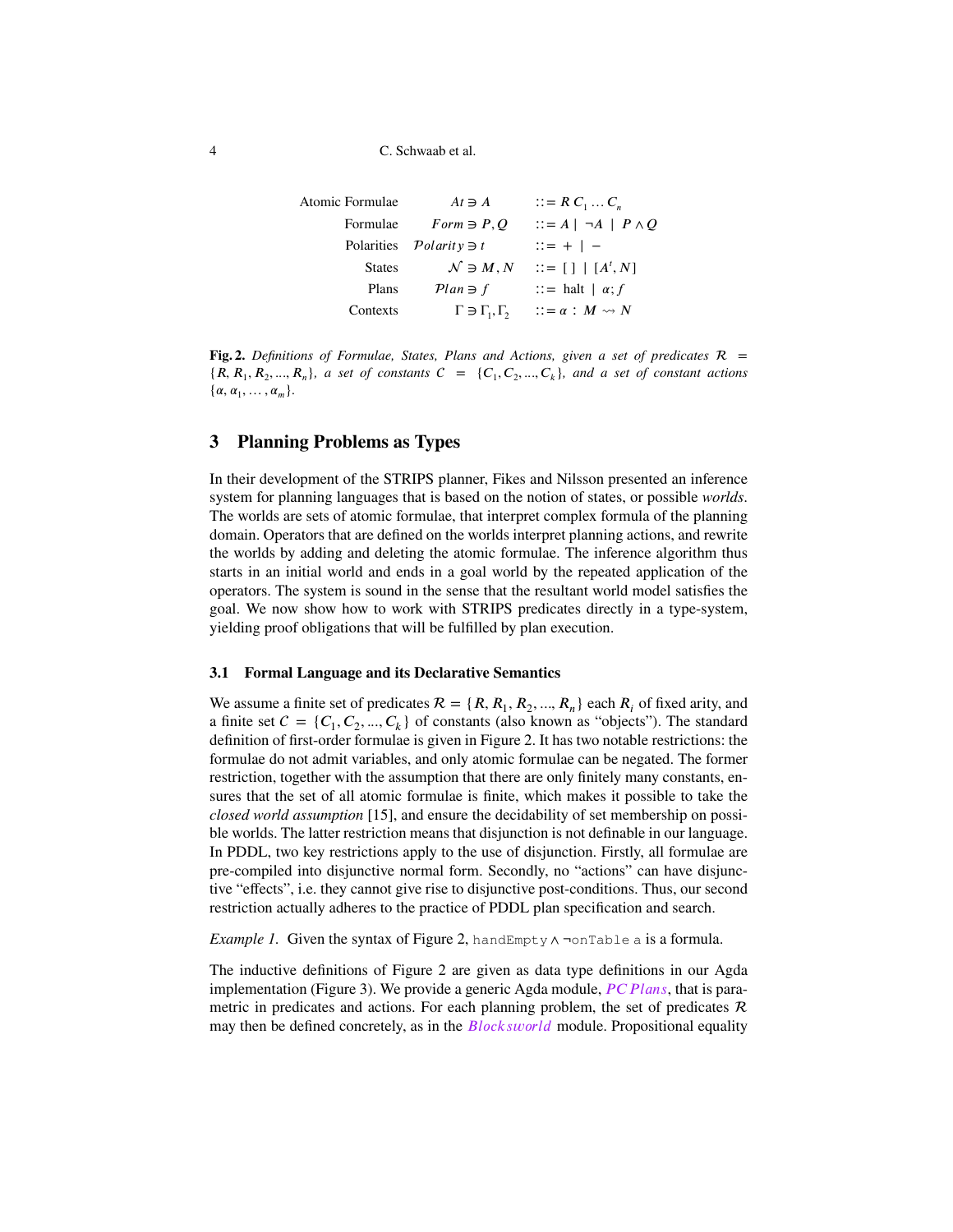```
module PCPlans
  { R : Set }{isDE : IsDecEquivalence}{A = R} \ (\equiv)where
data Form: Set where
 \wedge : Form \rightarrow Form \rightarrow Form
  \neg : R \rightarrow Formatom: R \rightarrow Formmodule Blocksworld where
                                                   data C : Set where
                                                     a b c : Cdata R : Set where
                                                     handEmpty: RonTable clear holding : C \rightarrow Ron : C \rightarrow C \rightarrow Ropen import PCPlans \{R\} \{is DE\}
```
**Fig. 3.** *Left: Module giving a general-case Agda definition of a formula, following the set-up of Figure 2. Right: Module giving specification of the particular Blocksworld domain from Figure 1: listing its constants and predicates.*

| World: Set       | data $\textit{Polarity}: Set where$                                                                 | $neg : Polarity \rightarrow Polarity$ |
|------------------|-----------------------------------------------------------------------------------------------------|---------------------------------------|
| $World = List R$ | $+-$ : Polarity                                                                                     | $neg + = -$                           |
|                  |                                                                                                     | $neq - = +$                           |
|                  | <b>Fig. 4.</b> Agda definitions of worlds as lists of atomic formulae, polarities. (Module PCPlans) |                                       |

on atomic formulae must be shown to be decidable for the particular planning problem. As we will show later, this property is needed in order to manipulate world representation. Since our implementation of the  $PCPlans$  module takes a generic approach, a proof that propositional equality  $\equiv$  for R is decidable must also be provided as a module parameter. This explains the declaration of the main module:

```
module PCPlans \{ R : Set \} \{ is DE : IsDecEquivalence \{ A = R \} \}
```
When we instantiate  $R$  with a finite set of predicates for each planning problem, we need to instantiate  $i$ s  $DE$  with a proof that propositional equality for this particular problem is indeed decidable. In [17] we show how to automate such "boilerplate" proofs for any given  $R$ , using reflection.

Given a set  $w$  of atomic formulae (called a *world*), a formula  $P$  is satisfied by  $w$  if  $w \vDash$  P can be derived using the rules of Figure 5. In Agda, we take advantage of the extensive library of list operations, and so define worlds as lists of atomic formulae, as shown in Figure 4. Figure 7 gives an Agda definition of the entailment relation.

*Example 2*. Given the world  $w_1 = \{$  handEmpty  $\}$ ,  $w_1 \nvdash_+$  handEmpty  $\wedge \neg$  onTable a.

It might be expected that the rule for conjunction with negative polarity to be given by two additional rules:  $w \models_{-} P$  $w \vDash P$  and  $w \vDash Q$ <br>  $w \vDash P \wedge Q$  and  $w \vDash P \wedge Q$  $\frac{Q}{w}$  **⊨**  $\frac{P}{Q}$   $\wedge$  *Q*. However, our current rule is sound given the syntax restrictions, and it simplifies our reasoning on decidability of normalisation, which we define next.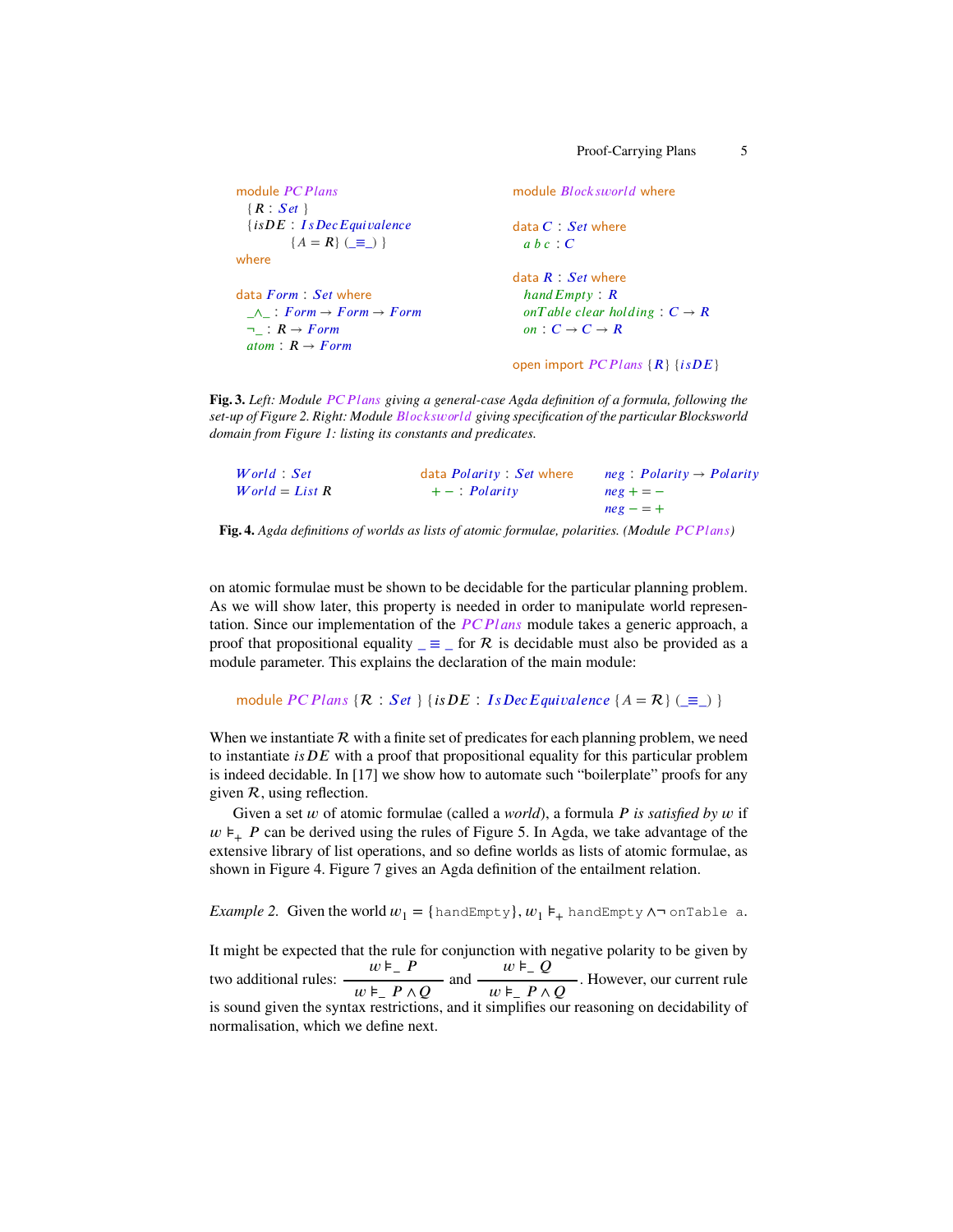$$
\frac{w \vDash_{t} P \quad w \vDash_{t} Q}{w \vDash_{t} P \land Q} \quad \frac{w \vDash_{-t} A}{w \vDash_{t} \neg A} \quad \frac{A \in w}{w \vDash_{+} A} \quad \frac{A \notin w}{w \vDash_{-} A}
$$

**Fig. 5.** *Declarative interpretation of formulae. We define* − *by taking* −+ = − *and* − − = +*.*

data  $\models [\_]$ : *World*  $\rightarrow$  *Polarity*  $\rightarrow$  *Form*  $\rightarrow$  *Set* where  $flip : \forall \{w \mid A\} \rightarrow w \models \text{[ neg } t \mid (atom \land A) \rightarrow w \models \text{[ } t \mid \neg A)$  $both: \forall \{w \mid P \ Q\} \rightarrow w \models [t] \ P \rightarrow w \models [t] \ Q \rightarrow w \models [t] \ P \land Q$ somewhere :  $\forall \{w \mid a\} \rightarrow a \in w \rightarrow w \models [ + ]$  atom a *nowhere* :  $\forall \{w \mid a\} \rightarrow a \notin w \rightarrow w \models [- \ ] \text{ atom } a$ 

Fig. 6. Agda definition of the entailment relation given in Figure 5. (Module PCPlans)

#### **3.2 Operational Semantics, States and Types**

Matching the declarative-style semantics of Figure 5, we can define an operational semantics, given by a normalisation function that acts directly on formulae and computes lists of atomic formulae with polarities. A *state* is defined as a list of atomic formulae with polarities, as in Figure 2. By a small abuse of notation, we will use  $\in$  to denote list membership, as well as set membership. The function  $\downarrow$  *normalises* a formula to a state:

$$
(P \land Q) \downarrow_t N = Q \downarrow_t P \downarrow_t N
$$

$$
\neg A \downarrow_t N = A \downarrow_{-t} N
$$

$$
A \downarrow_t N = [A^t, N]
$$

We write  $P \downarrow_t$  to mean  $P \downarrow_t [$ ].

*Example 3.* Continuing with the previous examples, we have: (handEmpty  $\land$  ¬onTable a)  $\downarrow_+ =$  [handEmpty<sup>+</sup>, onTable a<sup>-</sup>].

As might be expected, while the definition of the entailment relation  $\forall t$  is given as an inductive data type in Agda, normalisation is defined as a function (Figure 7). Note that, in order to bring the disjunction into this language in any future extensions, normalisation function for minus could be amended, to allow for non-determinism. Normalisation is sound relative to the declarative interpretation of formulae. Given a state  $N$ , define a *well-formed world*  $w_N$  to contain all A such that  $A^+ \in N$  and contain no A's such that  $A^- \notin N$ . Generally  $w_N$  is not uniquely defined, and we use the notation  $\{w_N\}$  to refer to the (necessarily finite) set of all  $w_N$ . We then have the result:

**Theorem 1 (Soundness and completeness of normalisation).** *Given a formula and a* world *w*, it holds that  $w \models_t P$  iff  $w \in \{w_{P\downarrow_t}\}.$ 

*Proof.* ( $\Rightarrow$ ) is proven by induction on the derivation of  $w \models_t P \cdot (\Leftarrow)$  follows by induction on the shape of  $P$ , cf. the attached Agda file [17] for the fully formalised proof.

*Example 4.* If  $N =$  (handEmpty  $\wedge$  ¬onTable a)  $\downarrow$ <sub>+</sub>, then  $w_N$  may be given by e.g.  $w_1 =$ {handEmpty}, or  $w_2 =$ {handEmpty, onTable b}, or any other world containing handEmpty but not onTable a. The given formula will be satisfied by any such  $w_N$ .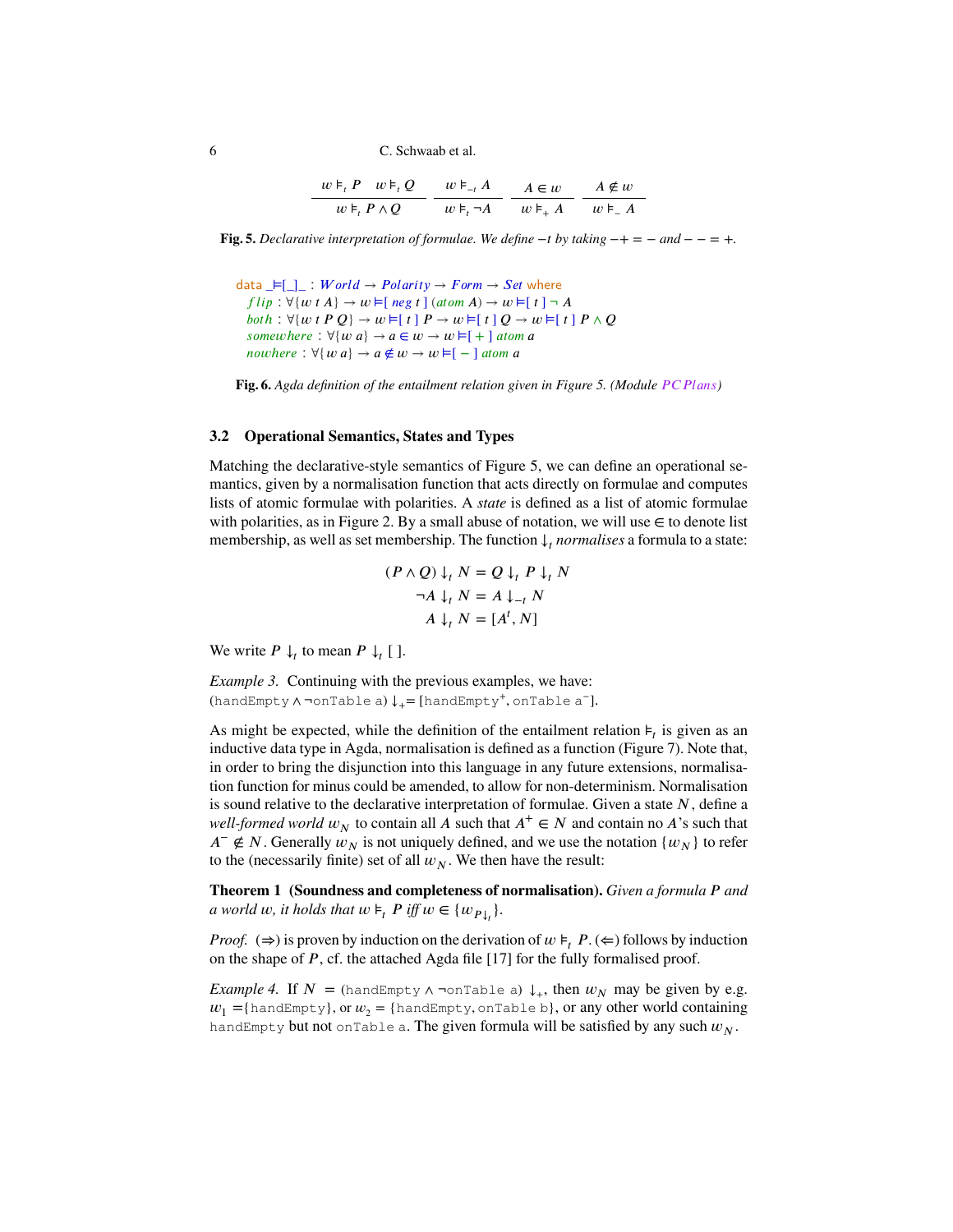NPred : Set  $NPred = List (Polarity \times R)$ 

 $\bot \bot \bot$ : Form  $\rightarrow$  Polarity  $\rightarrow$  N Pred  $\rightarrow$  N Pred  $P \wedge Q \downarrow [t] N = Q \downarrow [t] P \downarrow [t] N$  $\neg x \downarrow [t] N = (neg t, x) :: N$ atom  $x \downarrow [t]$   $N = (t, x) :: N$ 

**Fig. 7.** *Agda definition of the normalisation function. (Module )*

| data <i>Plan</i> : Set where                               |  |
|------------------------------------------------------------|--|
| $d\rho Act$ : Action $\rightarrow$ Plan $\rightarrow$ Plan |  |
| halt: Plan                                                 |  |
|                                                            |  |
| data Action: Set where                                     |  |
| pickup from table b: Action                                |  |
| pickup_from_table_a: Action                                |  |
| putdown on stack $b$ c : Action                            |  |
| putdown on stack a b: Action                               |  |

 $plan_1$ : Plan  $plan_1 = doAct~pickup\_from\_table_b$  $(doAct$  putdown\_on\_stack\_b\_c  $(doAct~ pickup\_from\_table\_a$ (doAct putdown\_on\_stack\_a\_b  $hal(t))$ 

**Fig. 8.** *Agda abstract definition of a according to Figure 2, in module . A concrete* instantiation of the set of actions, a concrete plan plan<sub>1</sub> in module Blocksworld.

Theorem 1 will allow us to work with states at the type level, while keeping the link to the standard PDDL formula syntax and declarative semantics.

We finally define actions and plans. Given a halting state halt, and a finite set of constant *actions*  $\{\alpha, \alpha_1, \dots, \alpha_m\}$ , we define *plans* inductively as sequences of action names ending with halt, cf. Figure 2. Once again, we show an instantiated version of the Agda definition of actions in Figure 8, with actions specified as per the Blocksworld problem. In the Agda prototype [17], we first develop the code for an abstract set Action, and then instantiate it on the concrete examples. Figure 8 also shows the Agda function  $plan_1$  that encodes Plan1 given in Section 2 in PDDL syntax. Keeping in line with Section 2, a *planning domain (or a context)* Γ is a set of actions with effects, of the form  $\alpha: N \rightarrow M$ , where  $\alpha$  is a constant action, and N, M are states (see Figure 2). Figure 9 shows an Agda implementation of both the general definition of a context  $\Gamma$  and one concrete  $\Gamma_1$  that corresponds to the PDDL code snippet of Figure 1.

We now move on to our main goal: to realise the Curry-Howard intuition and define a framework in which plans will inhabit normalised formulae seen as types. We wish to show that, proving that a certain (possibly composite) plan  $f$  satisfies pre- and postconditions given by the formulae  $P$  and  $Q$  will be equivalent to typing the judgement

$$
\Gamma \vdash f : P \downarrow_{+} \leadsto Q \downarrow_{+}
$$

We will say  $P \downarrow_{+}$  is the initial state of the plan f, and  $Q \downarrow_{+}$  is its final state. In the next section, we introduce typing rules that define derivations of these judgements.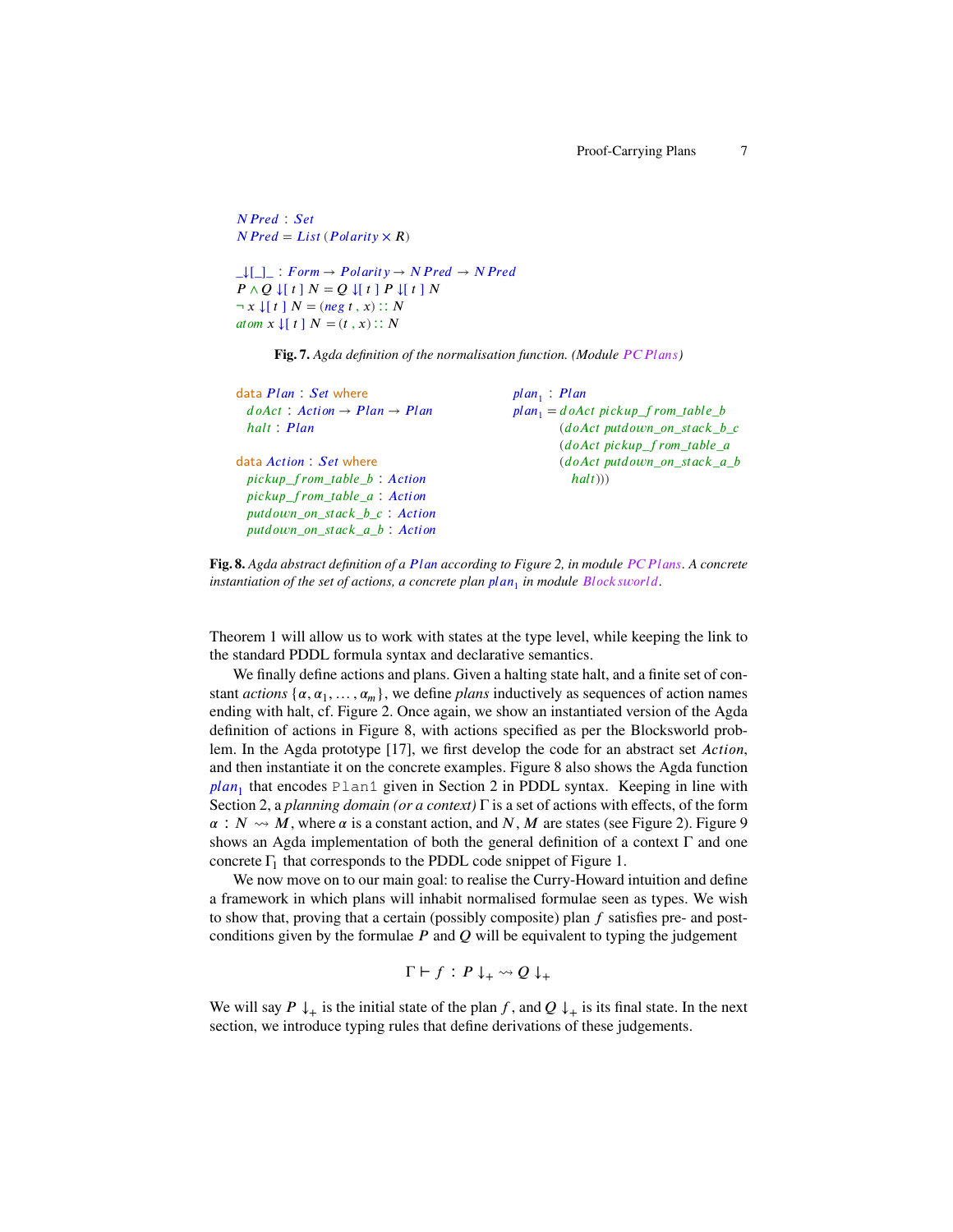$\Gamma$ : Set  $\Gamma = Action \rightarrow NPred \times NPred$  $\Gamma_1$ : Γ  $\Gamma_1$  pickup\_f rom\_table\_b = (atom hand Empty  $\wedge$  atom (onTable b)  $\wedge$  atom (clear b))  $\downarrow_+$ ,  $((\neg \text{ hand} \text{Empty} \land \neg \text{ (onTable b)} \land \text{ atom } (\text{holding } b)) \downarrow_{+})$  $\Gamma_1$  pickup\_f rom\_table\_a = ...  $\Gamma_1$  putdown\_on\_stack\_b\_c =  $(\textit{atom} \; (\textit{holding} \; \textit{b}) \wedge \textit{atom} \; (\textit{clear} \; \textit{c})) \downarrow_{+},$  $(\neg$  (holding b)  $\land \neg$  (clear c)  $\land$  atom (on b c)  $\land$  atom hand Empty)  $\downarrow$  $\Gamma_1$  putdown\_on\_stack\_a\_b = ...

**Fig. 9.** Agda definition of the concrete context  $\Gamma$ <sup>1</sup> in module Blocksworld.

NilSub 
$$
\frac{N \leq M \quad A^t \in M}{[ ] \leq N}
$$
ASub 
$$
\frac{N \leq M \quad A^t \in M}{A^t, N \leq M}
$$

**Fig. 10.** Sub-typing of normalised formulae.

## **4 Plans as Proof Terms**

## **4.1 Typing Rules for Planning Problems**

A naïve attempt to type plans introduces two problems. First, an action  $\alpha : M \rightarrow N$ should not produce exactly  $N$ , but an extension of  $M$  by  $N$ . For example, picking up  $\bar{b}$  from the table does not affect the fact that  $\bar{c}$  is still on the table (this is known as the *STRIPS assumption* in planning [20]). To solve this problem, we introduce an override operator  $M \sqcup N$ :

$$
M \sqcup [ ] = M
$$
  

$$
M \sqcup [A^t, N] = [A^t, M \setminus \{A^+, A^-\}] \sqcup N
$$

The second problem involves applying  $\alpha : M \rightarrow N$  in a state  $M'$  that is stronger (has more atomic formulae) than  $M$ . For example, if  $b$  is known to be on the table, knowing that  $c$  is also on the table should not preclude picking up  $b$ . This state-weakening action corresponds to sub-typing  $M < : M'$  defined in Figure 10. When we write  $M < : M'$ , we will say  $M'$  is a *sub-type* of  $M$ . This agrees with the usual convention that a subtype is given by a stronger predicate. The rules of Figure 11 define how a program  $f : M \rightarrow N$  can be typed given some planning domain Γ. A well-typed plan  $\Gamma \vdash f$ :  $M \rightarrow N$  "transports" an initial state M to a goal state N. The Agda code implements the typing relation as an inductive data type with two constructors,  $halt$  and  $seq$ , following verbatim Figure 11 (see also the accompanying Agda file). To exemplify these rules, we refer again to the Blocksworld problem with the pre-condition  $P_0 = \text{onTable a } \land$ onTable b∧onTable c∧clear a∧clear b∧clear c∧handEmpty and the postcondition  $Q_0 = \text{on a } b \wedge \text{on } b \text{ c. Suppose that the PDDL planner proposes } \text{Planck}\$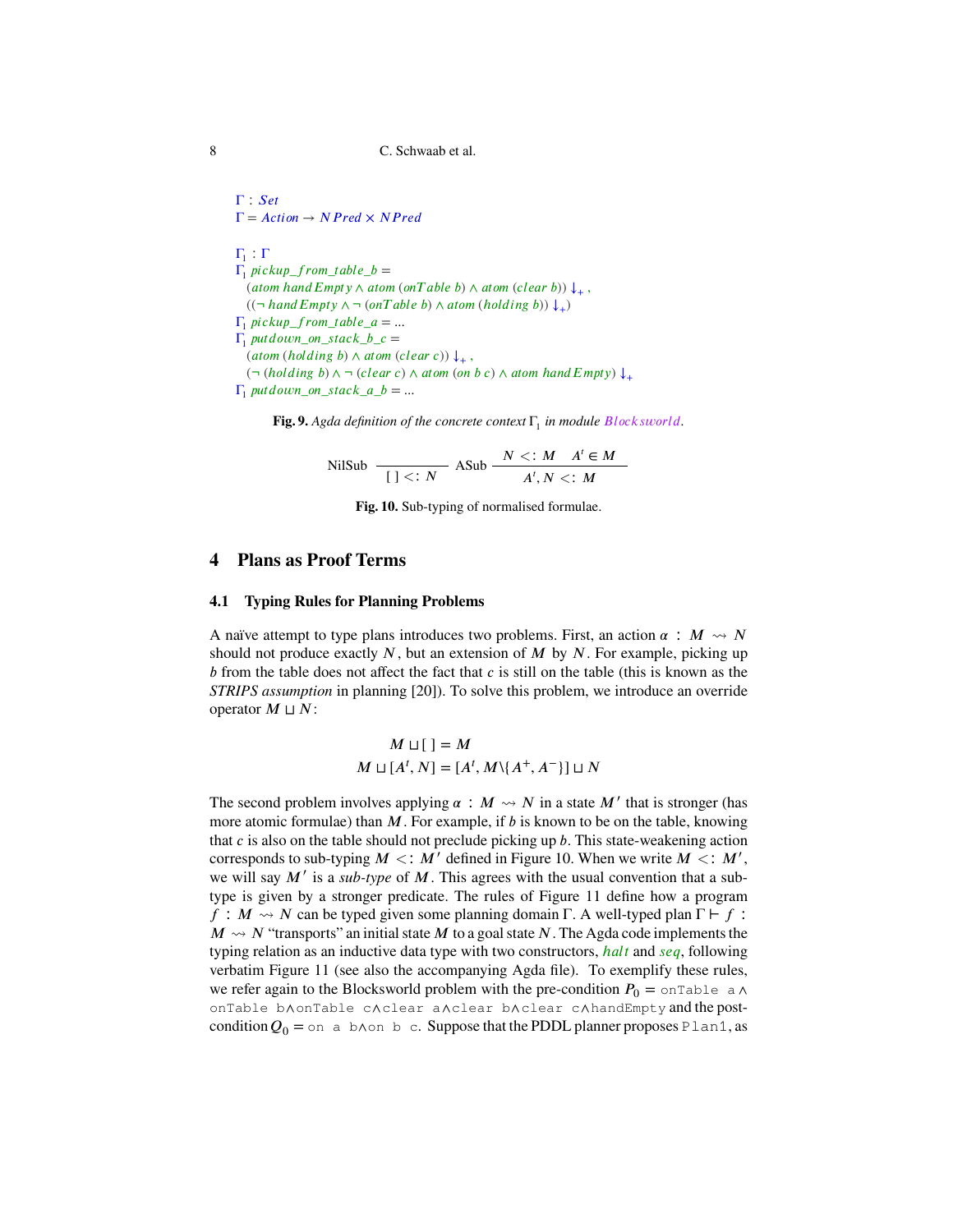Proof-Carrying Plans 9

$$
\text{Half} \xrightarrow{\text{M}^{\prime} < : \text{ M}} \text{Set} \xrightarrow{\text{M}^{\prime} \text{M}^{\prime} \rightarrow M_2} \text{Seq} \xrightarrow{\text{(a : M_1^{\prime} \rightarrow M_2) \in \Gamma} \Gamma \vdash f : \text{M}_1 \sqcup \text{M}_2 \rightarrow M_3}
$$
\n
$$
\text{Flat} \xrightarrow{\text{H}} \text{Int} \text{S} \xrightarrow{\text{(b) } \text{M}^{\prime} \rightarrow M_1} \text{Seq} \xrightarrow{\text{(b) } \text{M}^{\prime} \rightarrow M_2} \text{Eq} \xrightarrow{\text{(c) } \text{M}^{\prime} \rightarrow M_3} \text{Eq} \xrightarrow{\text{(d) } \text{M}^{\prime} \rightarrow M_4} \text{Eq} \xrightarrow{\text{(e) } \text{M}^{\prime} \rightarrow M_4} \text{Eq} \xrightarrow{\text{(e) } \text{M}^{\prime} \rightarrow M_4} \text{Eq} \xrightarrow{\text{(f) } \text{M}^{\prime} \rightarrow M_4} \text{Eq} \xrightarrow{\text{(e) } \text{M}^{\prime} \rightarrow M_4} \text{Eq} \xrightarrow{\text{(f) } \text{M}^{\prime} \rightarrow M_4} \text{Eq} \xrightarrow{\text{(g) } \text{M}^{\prime} \rightarrow M_4} \text{Eq} \xrightarrow{\text{(h) } \text{M}^{\prime} \rightarrow M_4} \text{Eq} \xrightarrow{\text{(e) } \text{M}^{\prime} \rightarrow M_4} \text{Eq} \xrightarrow{\text{(e) } \text{M}^{\prime} \rightarrow M_4} \text{Eq} \xrightarrow{\text{(e) } \text{M}^{\prime} \rightarrow M_4} \text{Eq} \xrightarrow{\text{(f) } \text{M}^{\prime} \rightarrow M_4} \text{Eq} \xrightarrow{\text{(g) } \text{M}^{\prime} \rightarrow M_4} \text{Eq} \xrightarrow{\text{(h) } \text{M}^{\prime} \rightarrow M_4} \text{Eq} \xrightarrow{\text{(e) } \text{M}^{\prime} \rightarrow M_4} \text{Eq} \xrightarrow{\text{(f) } \text{M}^{\prime} \rightarrow M_4} \text{Eq} \xrightarrow{\text{(g) } \text{M}^{\prime} \rightarrow M_4} \text{Eq} \xrightarrow{\text{(h) } \text{M}^{\prime} \rightarrow M_4} \text{Eq} \xrightarrow
$$

**Fig. 11.** Well-typing relation for plans.

given in Section 2. Let  $plan_1$  be the corresponding version in the precise mathematical notation of Figure 2 (cf. also its Agda version in Figure 8):

plan<sup>1</sup> = pickup\_from\_table\_b; putdown\_on\_stack\_b\_c; pickup\_from\_table\_a; putdown\_on\_stack\_a\_b; halt

If  $\Gamma_1$   $\vdash$  plan<sub>1</sub> :  $P_0 \downarrow_{+} \leadsto Q_0 \downarrow_{+}$  yields a typing derivation by Figure 11, then this typing derivation verifies that plan<sub>1</sub> correctly implements the given planning problem in the planning domain  $\Gamma_1$  (cf. also Agda code for  $\Gamma_1$  in Figure 9). To make our example more readable, we will use our mathematical notation. This gives the following definition of  $\Gamma_1$ , corresponding to the Agda code of Figure 9:

$$
\Gamma_{l} = \{\text{pickup\_from\_table\_b : onTable b} \land \bigg\} \land \bigg\{\n\begin{array}{c}\n\text{handEmpty } \land \\
\text{clear b} \land \bigg\} \land \text{nonTable b} \land \bigg\} \\
\text{pickup\_from\_table\_a : ...} \\
\text{pickup\_from\_table\_a : ...} \\
\text{putdown\_on\_stack\_b\_c : } \n\begin{array}{c}\n\text{holding b} \land \bigg\} \\
\text{clouding b} \land \bigg\} \\
\text{clear c} \land \bigg\} \\
\text{outdown\_on\_stack\_a\_b : ...} \\
\text{putdown\_on\_stack\_a\_b : ...}\n\end{array}
$$

Let us perform the typing derivation for  $\Gamma_1 \vdash \text{plan}_1 : P_0 \downarrow_+ \leadsto Q_0 \downarrow_+$ . Given  $P_0 \downarrow_+$ , then the first action that we can apply by the Seq rule is pickup\_from\_table\_b. The application of Seq demands that  $P_0 \downarrow_+$  is a sub-type of the initial state of the action pickup\_from\_table\_b in  $\Gamma_1$ . A sub-typing derivation provides such a proof, selecting the required piece of evidence from  $P_0 \downarrow_+$ , i.e. handEmpty<sup>+</sup>, (onTable b) + , (clear b) +  $\langle$ : (onTable a)<sup>+</sup>,(onTable b)<sup>+</sup>,(onTable c)<sup>+</sup>, (clear a)<sup>+</sup>,(clear b)<sup>+</sup>,(clear c)<sup>+</sup>,handEmpty<sup>+</sup>. We have thus verified that  $plan_1 = pickup\_from\_table\_b; f'.$  To complete the proof of well-typedness and compute an action for  $f'$ , we must show that the remainder of the plan is typeable. According to Seq, we now have a new state  $P_1 = P_0 \downarrow_+ \sqcup \text{handEmpty}^-,$  $(\text{onTable } b)^-, (\text{ holding } b)^+ = (\text{onTable } a)^+, (\text{onTable } b)^-, (\text{onTable } b)^-.$ c)<sup>+</sup>,(clear a)<sup>+</sup>,(clear b)<sup>+</sup>,(clear c)<sup>+</sup>,(handEmpty)<sup>-</sup>,(holding b)<sup>+</sup>, as well as an obligation to prove  $f' : P_1 \rightarrow Q_0 \downarrow_+$ . We can pick the next action from  $\Gamma_1$ : putdown\_on\_stack\_b\_c. Again  $P_1$  is readily shown to be a sub-type of the pre-conditions of putdown\_on\_stack\_b\_c. Continuing in this way for each action in plan<sub>1</sub>, the final state is  $P_3 = ( \text{onTable a})^-, (\text{onTable b})^-, (\text{onTable c})^+,$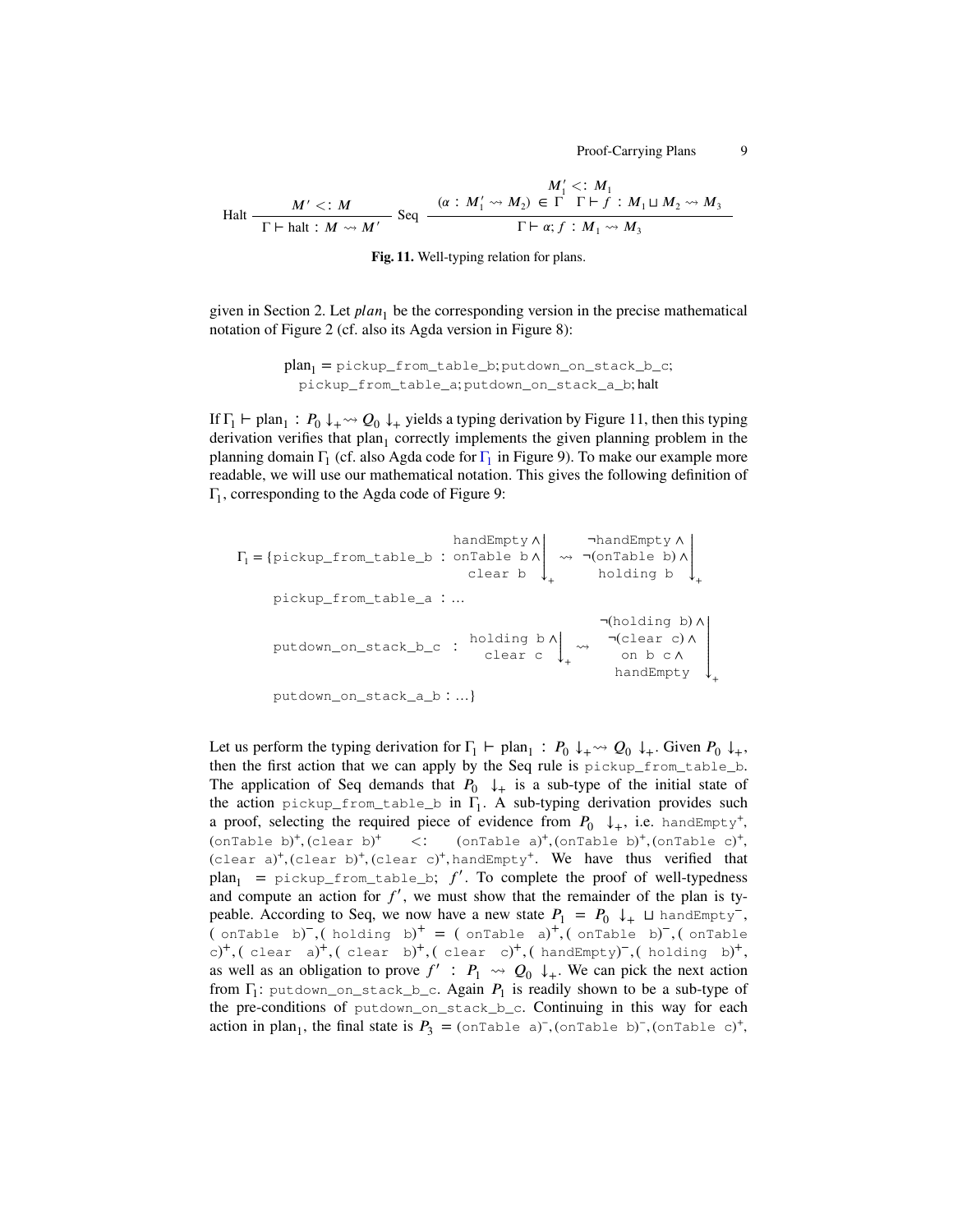$P_0$ : Form  $P_0 = atom (on Table a) \wedge atom (on Table b) \wedge atom (on Table c) \wedge$ atom (clear a)  $\wedge$  atom (clear b)  $\wedge$  atom (clear c)  $\wedge$  atom hand Empty

 $Q_0$ : Form  $Q_0 = atom (on a b) \wedge atom (on b c)$ 

Derivation :  $\Gamma_1 \vdash plan_1$  :  $(P_0 \downarrow_+) \leadsto (Q_0 \downarrow_+)$  $Derivation = ...$ 

**Fig. 12.** Agda type-checking the derivation of  $\Gamma_1 \vdash$  plan<sub>1</sub> :  $P_0 \downarrow_+ \leadsto Q_0 \downarrow_+$ . We give the full code *for Derivation in Appendix A or in [17].* 

 $(\text{clear } a)^+, (\text{clear } b)^-, (\text{clear } c)^-, (\text{on } b \ c)^+, \text{handEmpty}^+, (\text{holding } b)^-,$ (on a b)<sup>+</sup>, (holding a)<sup>-</sup>. However, this is not the same state as the goal state  $Q_0$ . To resolve such cases, we have the rule Halt, eliminating all unnecessary evidence from the current state by proof of sub-typing i.e.  $\Gamma_1 \vdash \text{halt} : P_3 \leadsto Q_0$ . Clearly (on a b)<sup>+</sup>, (on b c)<sup>+</sup>  $\lt: P_3$  as required. We have thus verified that  $\Gamma_1 \vdash \text{plan}_1 : P_0 \downarrow_+ \leadsto Q_0 \downarrow_+$ . In Agda, the above derivation will amount to type-checking the function *Derivation* as shown in Figure 12. If it type-checks, then we know that  $plan_1$  can be soundly executed as a function. Proving this property in general is the subject of the next section.

#### **4.2 Computational Characterisation of Plans: Soundness of Plan Execution**

The proof of  $\Gamma_1 \vdash \text{plan}_1 : P_0 \downarrow_+ \leadsto Q_0 \downarrow_+$  provides evidence that the *execution* of plan<sub>1</sub> on a world satisfying  $P_0$  produces a new world satisfying  $Q_0$ . Generally, the inference of  $\Gamma \vdash f : M \leadsto N$ , with  $f = \alpha_1; \dots; \alpha_j$ ; halt corresponds to successively applying actions  $\alpha_1 \dots \alpha_j$  to states  $M, M_1, \dots M_j$  in a sequence of state transitions, satisfying  $N \lt: M_j$ . We now prove that the plan f thus inferred indeed has a computational meaning, i.e. can be *evaluated*, and that the result of its evaluation is sound. To state this, we need to define an *evaluation function*  $\llbracket . \rrbracket$  that will interpret actions on worlds. Recall that every state N maps to a world  $w_N$ . Let us use notation  $\sigma$  for an arbitrary mapping (an *action handler*) that maps each action  $\alpha : M \rightarrow N$  to insertions and deletions on the world  $w_M$  according to  $\alpha$ 's action on M. We then define the evaluation function  $\iint_{\alpha}^{\sigma}$  that *evaluates* a plan to a world (according to a given world  $\omega$  and action handler  $\sigma$ :

$$
\begin{aligned}\n\llbracket \text{halt} \rrbracket_w^{\sigma} &= w \\
\llbracket \alpha; f \rrbracket_w^{\sigma} &= \llbracket f \rrbracket_{(\sigma \alpha w)}^{\sigma}\n\end{aligned}
$$

We say that an action handler  $\sigma$  is *well-formed* with respect to a context  $\Gamma$  if, for any  $w \in \{w_M\}, M' \leq: M$  and  $\alpha: M' \leadsto N$  in  $\Gamma$  it follows that  $(\sigma \alpha w) \in \{w_{M\cup N}\}.$ Figure 13 shows Agda definitions of an action handler and evaluation action.

*Canonical Handler.* In order to be constructive in our further claims, and to provide a practical solution to the quest for a well-formed handler, we first define a *canonical*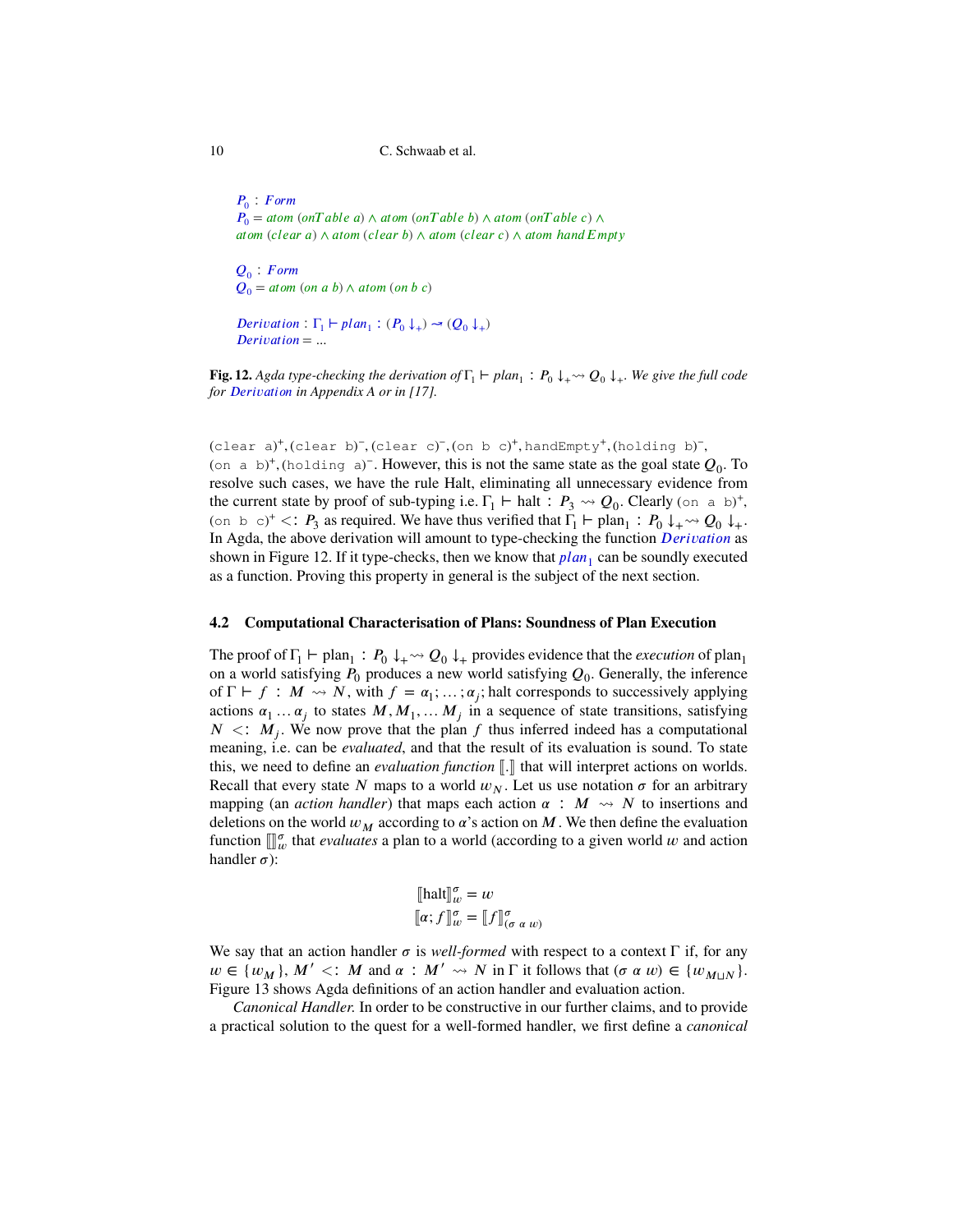```
ActionHandler: Set
ActionHandler = Action \rightarrow World \rightarrow World\llbracket \_ \rrbracket : Plan \rightarrow Action Handler \rightarrow World \rightarrow World
\llbracket do Act \alpha f \rrbracket \sigma w = \llbracket f \rrbracket \sigma (\sigma \alpha w)\llbracket halt \rrbracket \sigma w = w\sigma\alpha: N Pred \rightarrow W orld \rightarrow W orld
\sigma\alpha \Box w = w\sigma\alpha ((+, x) :: N) w = x :: \sigma\alpha N w\sigma\alpha ((-, x) :: N) w = remove x (\sigma\alpha N w)canonical - \sigma : \Gamma \rightarrow ActionH\, and \,lercanonical-\sigma \Gamma_1 \alpha = \sigma \alpha (proj<sub>2</sub> (\Gamma_1 \alpha))
```
**Fig. 13.** *Agda code for an action handler, an evaluation function and a canonical handler.*

*handler* for a given context (planning domain). Firstly, we define a function  $\sigma_{\alpha}$  that constructs a world from a state:

$$
\sigma_{\alpha} [ ] w = w
$$
  
\n
$$
\sigma_{\alpha} [A^+, N'] w = \sigma_{\alpha} N' (w \cup \{A\})
$$
  
\n
$$
\sigma_{\alpha} [A^-, N'] w = \sigma_{\alpha} N' (w \setminus \{A\})
$$

Next, given a context  $\Gamma$ , we apply  $\sigma_{\alpha}$  to N for each  $\alpha : M \leadsto N$  in  $\Gamma$ ; thus obtaining a canonical mapping from actions and worlds into worlds, as required. The resulting canonical action handler *canonical* –  $\sigma \Gamma$  (defined formally in Figure 13) is well-formed, as long as the states to which it is applied are consistent, in the following sense:

*Implicit consistency assumption:* for every state N, if  $A^t \in N$  then  $A^{-t} \notin N$ .

**Proposition 1.** *Given a context*  $\Gamma$ *, the canonical handler canonical*  $-\sigma \Gamma$  *is well-formed with respect to* Γ*.*

*Proof.* The proof starts with considering an arbitrary state M with  $w \in \{w_M\}$ , an arbitrary  $A^t \in M$ , and an arbitrary action  $\alpha$  in  $\Gamma$  such that  $M' < : M$  and  $\alpha : M' \rightsquigarrow$ N. It proceeds by considering two cases, when  $t = +$  and  $t = -$ , and consequently when  $A \in w$  or  $A \notin w$ . In each of these cases, it considers all possible effects of  $\sigma_{\alpha}$ (i.e. formula deletions and insertions) in the process of constructing the world  $w' =$ canonical $-\sigma \Gamma \alpha$  w. The attached Agda file gives the full proof. It uses the implicit consistency assumption to eliminate the cases when states are inconsistent and hence when more than one choice for deletion/insertion is possible.

The next two theorems show that executing a well-typed plan  $f$  by the evaluation function  $\llbracket f \rrbracket_w^{\sigma}$  is *sound*, for any well-formed handler  $\sigma$ .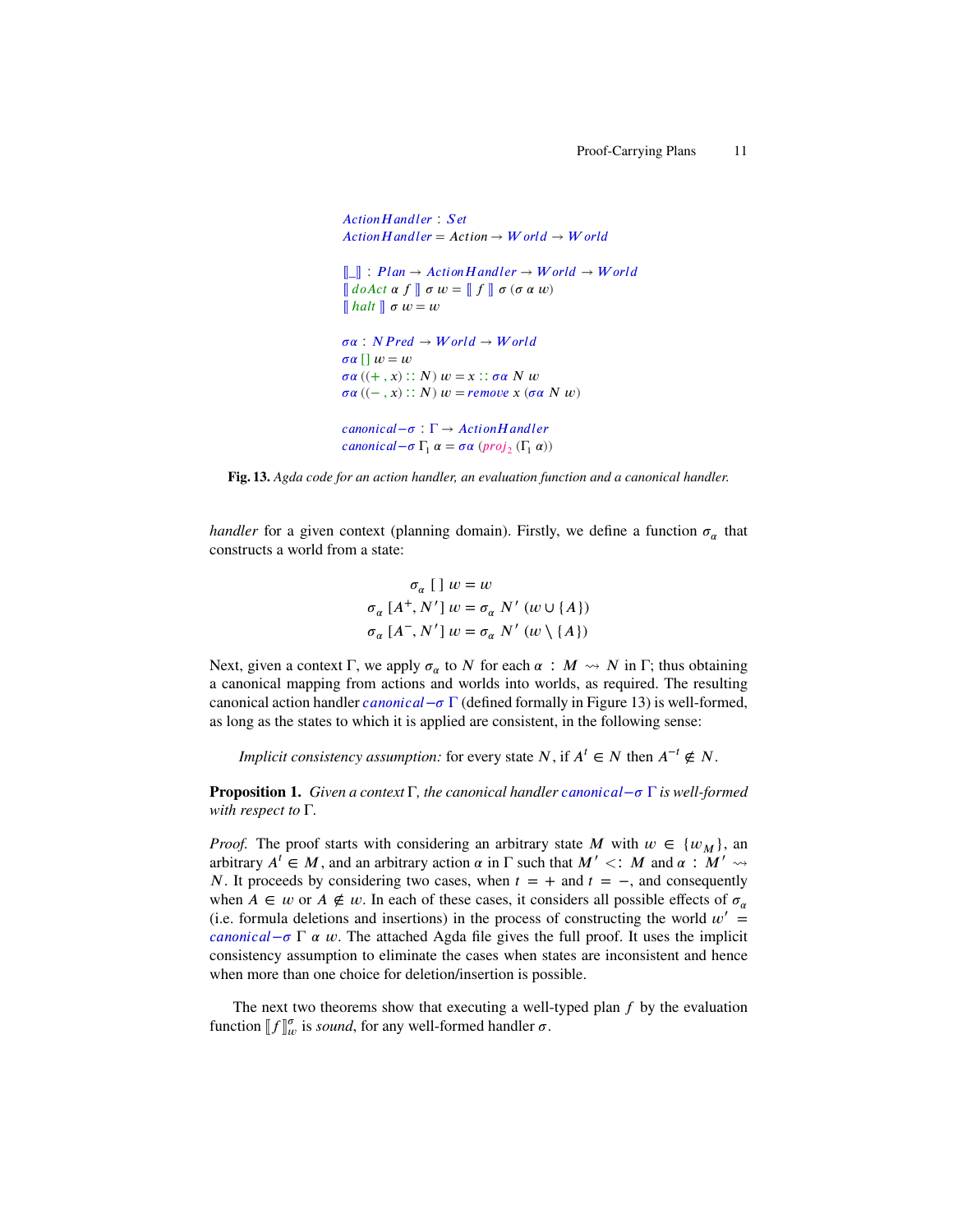**Theorem 2 (Soundness of evaluation for normalized formulae).** *Suppose*  $\Gamma \vdash f$  :  $M$  →  $N$ . Then for any  $w \in \{w_M\}$ , and any well-formed handler  $\sigma$ , it follows that  $\llbracket f \rrbracket_w^{\sigma} \in \{w_N\}.$ 

*Proof.* The proof proceeds by structural induction on the typing derivation  $\Gamma \vdash f$ :  $M \rightsquigarrow N$ .

*Case 1* (Halt). By assumption  $w \in \{w_M\}$  and thus because  $N \le M$ , it follows  $w \in$  $\{w_N\}$ . Since  $[\text{halt}]_w^{\sigma} = w$ , we get  $[\text{halt}]_w^{\sigma} \in \{w_N\}$  as required.

*Case 2* (Seq). Note that  $f = \alpha$ ;  $f'$  and therefore  $\alpha : M' \rightsquigarrow M_2$  is in  $\Gamma$  and  $\Gamma \vdash$  $f'$ :  $M \sqcup M_2 \leadsto N$  by inversion on  $\Gamma \vdash \alpha; f'$ :  $M \leadsto N$ . Then by induction every  $w' \in \{w_{M \sqcup M_2}\}\$  gives  $(\llbracket f \rrbracket_{w'}^{\sigma}) \in \{w_N\}$  for any well-formed  $\sigma$ . However, by the well-formedness of  $\sigma$  and because  $w \in \{w_M\}$ , we have  $(\sigma \alpha w) \in \{w_{M \sqcup M_2}\}$ . Thus  $[f']_{(\sigma \alpha w)}^{\sigma} \in \{w_N\}$  and therefore  $[f]_{w}^{\sigma} \in \{w_N\}.$ 

**Theorem 3 (Soundness of evaluation).** *Suppose*  $\Gamma \vdash f : P \downarrow_{+} \rightsquigarrow Q \downarrow_{+}$  *then for any w* such that  $w \models_{+} P$ , and any well-formed  $\sigma$  it follows  $\llbracket f \rrbracket_w^{\sigma} \models_{+} Q$ .

*Proof.* By assumption  $w \vDash_{+} P$  and by the completeness of normalisation (Theorem 1), we have  $w \in \{w_{P_{\downarrow_{+}}}\}\.$  Then from Theorem 2, we have  $[f]_{w}^{\sigma} \in \{w_{Q_{\downarrow_{+}}}\}\.$  Thus by the soundness of normalisation (Theorem 1), obtain  $[f]_{w}^{\sigma} \models_{+} Q$ .

Thus the derivation of a type for a plan  $f$  induces a proof that the execution of a plan in world  $w$  is correct. Although neither of the above theorems depends on the implicit consistency assumption for its proofs, the existence of a well-formed and canonical handler is predicated upon the consistency assumption. Our Agda implementation of a canonical handler (cf. Figure 13) allows us to fully harness the computational properties of plans. For the Blocksworld example, we can directly evaluate  $[\text{plan}_1]_w^{\sigma}$  by plugging in:

 $-\text{in place of } w - \text{the world resulting from computing } \sigma_\alpha(P_0 \downarrow_+ [ ] ) \varnothing.$  (To see this, recall that  $P_0$  is the formula that described the initial state in all examples of the previous section, and  $P_0 \downarrow_+ [ ]$  is the state resulting from normalising  $P_0$ .)

– and in place of  $\sigma$  – the canonical handler for  $\Gamma_1$ . (Recall that  $\Gamma_1$  is the context that defined the given planning domain in the previous section.)

In Agda, we simply evaluate the term:

```
\llbracket plan<sub>1</sub> \rrbracket (canonical – \sigma \Gamma_1) (\sigma \alpha (P_0 \downarrow [ + ] []) [])
```
Evaluation of this term results, just as we manually computed in the last section, in the world  $w' = \{$  handEmpty, on a b, on b c, clear a, onTable c} (in Agda syntax: hand  $Empty::($ on a b $):$  (on b c) :: (clear a) :: (onTable c) :: []). That is, the world that corresponds to the state  $P_3$  of the previous section. Observe that  $w' = \sigma_\alpha P_3 \varnothing$ .

## **5 Discussion, Conclusions, and Future Work**

We have given a proof of concept formalisation of a subset of PDDL plans in type theory. In line with the Curry-Howard approach to first-order logic, we formulated an inference system that treats planning domains as types, and generated plans as functions that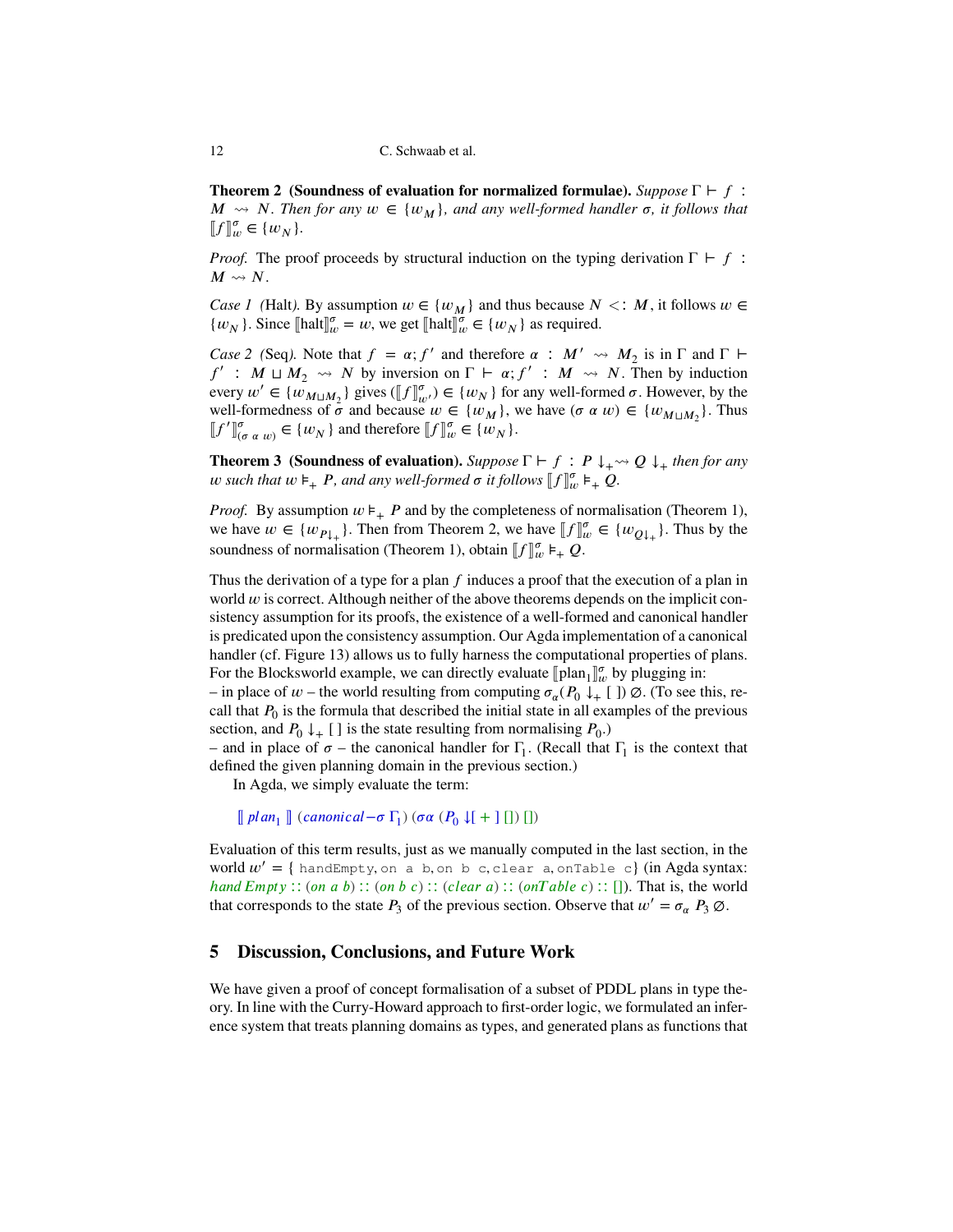inhabit these types. Type-checking then ensures the soundness of these executable functions relative to the specifications given as types. This paper does not cover the whole PDDL syntax, nor does it implement the search and decision procedures of a usual automated planner e.g. the *Stanford Research Institute Problem Solver* STRIPS [4]. Rather, our contribution is in setting up the original design of a method of Curry-Howard approach to AI planning languages in general, as well as showing the feasibility of its successful implementation in a dependently typed language, such as Agda. This dual purpose has determined our style of presentation, in which the formal method has been given in parallel with, but independently from, the Agda code.

*Further experiments with plans:* In the accompanying implementation [17], we provide a second fully implemented example of a PDDL domain and plan checking in Agda: for a *Logistic* planning problem. The problem consists of finding the best route (airplanes, tracks, cities of call) to deliver a given parcel to a given office. The experiment showed that, once the main Agda implementation is set up, instantaiting it with various problems only takes a routine boilerplate code (such as e.g. proofs of decidability of equality on predicates). Generation of this boilerplate code can in future be fully automated using code reflection. Throughout our implementation, we have been working with plans generated by an on-line PDDL editor http://editor.planning.domains/. In the future, a parser can be added to convert PDDL syntax directly into Agda.

With the view to future extensions, our Agda code is designed in a modular way, as Section 3.1 illustrates: the main Agda file implementing the subset of PDDL syntax is fully generic, and its definitions are instantiated as required when a particular planning domain, such as *Blockworld* or *Logistic*, is presented. Proofs of decidability for objects and predicates for each given problem are obtained in a generic way, as well, see [17].

*Computational content of plans and the implicit consistency assumption:* As Proposition 1 has shown, the existence of a canonical and well-formed handler depends crucially on the implicit consistency assumption. At the same time, the proofs of Theorems 2 or 3 do not depend on the consistency assumption. Thus, as we show in Appendix B, it is possible in principle to construct planning domains and problems that violate the assumption but are accepted by the well-typedness relation of Figure 11. However, if such examples are added to the system, the implicit consistency assumption needs to be removed (or else ⊥ will become provable, as Appendix B shows). But without the assumption, we lose the existence of a well-formed and canonical handler and thus the ability to evaluate the plans. This situation is of course illustrative of the rigour and transparency that a constructive approach brings to verification. In our case, it dictates that any practical deployment of the presented prototype needs to enforce the consistency assumption. This can be done by either embedding additional state consistency checks or by implementing states as partial functions from formulae to Booleans.

*Generating executable plans from Agda:* The main advantage of the presented approach is the ability to generate executable code directly from plans verified in Agda. Appendix C illustrates how first a Haskell code, and then an executable binary file, are automatically generated from the verified plan  $(plan_1$  from our earlier example). Such binary files can then be directly deployed in applications such as e.g. robots. This is in contrast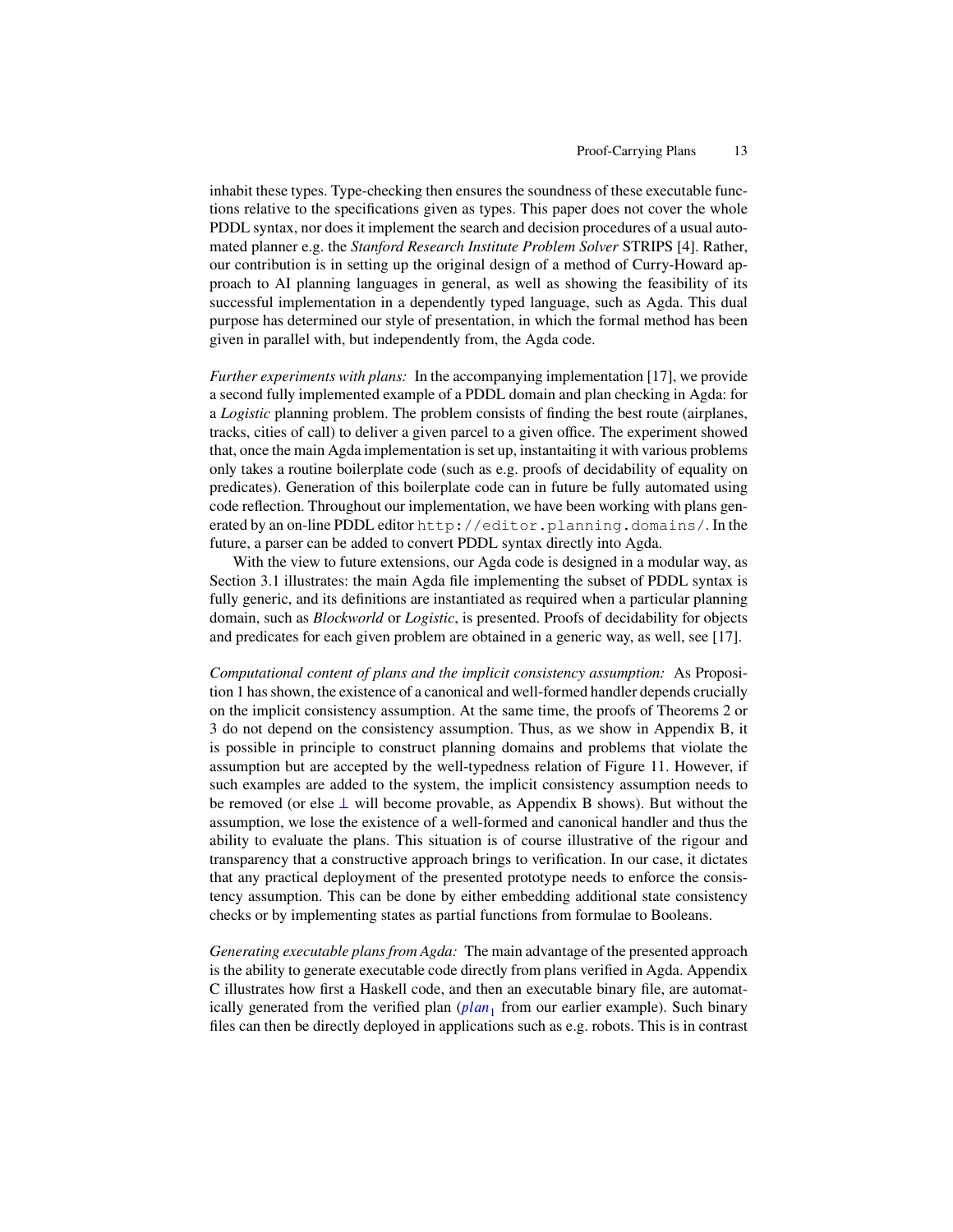to the existing practices when verified plans are separately converted into C or Python code without any guarantees of compliance of that code to the verified plans.

*Related work:* Verification of AI languages and applications is an active research field. In planning languages, two major trends exist. Firstly, PDDL is used to verify autonomous systems and applications, see e.g. [14]; and it has been successfully integrated within other similar languages, such as GOLOG [10], with the purpose of verifying plans written in the situation calculus [1,21]. Secondly, planning domains have been verified using model checkers [9], other automated provers such as Event-B [5], or planning support tools such as VAL [8]. The method that we have presented is complementary to these two trends. Its main difference lies in taking the perspective of *intrinsic*, rather than *external* verification. That is, the correctness of the generated plans is verified not by an external tool, such as a model checker, but is performed intrinsically within the code that implements the plans. At the same time, the code that implements the plans is inseparable from the language in which planning domains are specified. Furthermore, the executable binary files automatically extracted from Agda are not just ready for deployment, but also bear the verification guarantees provided by Agda proofs. To our knowledge, this is the first attempt to bring these benefits of the Curry-Howard approach to automated planning languages. Provisioning types for plans not only equips planners with certificates of correctness for inspection, but also provides a direct link to an implementation's type theory.

*Current limitations and possible improvements: First-order planning domains and firstorder types:* Although the technical development of the code that we have presented takes full advantage of Agda's dependent types, the types that represent the predicates and formulae of the planning problems are given by simple types. This is because we propositionalised the planning domains. We however hope to extend this initial framework to the full first-order syntax of PDDL. This development will also involve the following extensions.

*Beyond consistency assumptions; constraints:* We have discussed the implicit consistency assumption that our approach imposes. More generally, we note that PDDL lacks any general method of handling consistency as well as similar but more complex constraints and invariants, such as, for example, constraints saying that handEmpty and holding x are mutually exclusive. This is a complex problem, but one for which we anticipate that our dependently-typed setting will soon provide some useful solutions.

*Functions and higher-order plans:* The design of this Agda prototype has revealed several limitations in state-of-the-art implementations of planning languages: e.g. their reliance on the closed word assumption and formulae grounding, the absence of functions, and the restricted use of disjunctions. Again, we see a potential of our method to overcome many of these limitations thanks to our general dependently-typed set-up, in which the use of functions, higher-order features, constraints and effect handling will be much more natural than in the current implementations.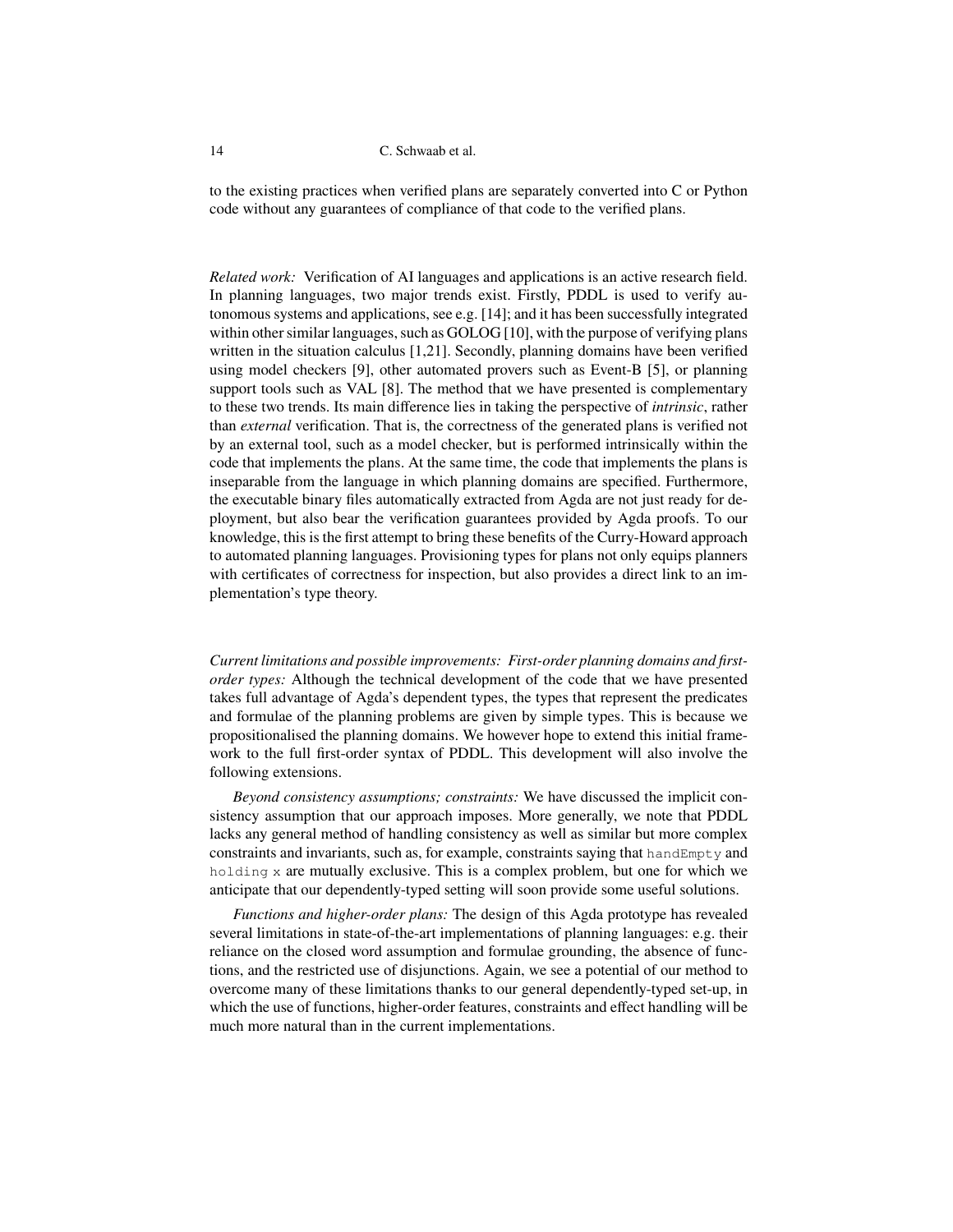## **Acknowledgements**

This research has been generously supported by EPSRC Platform Grant EP/N014758/1 "The Integration and Interaction of Multiple Mathematical Reasoning Processes", EP-SRC Doctoral Training Partnership, EPSRC grant EP/PP020631 "Discovery: Pattern Discovery and Program Shaping for Manycore Systems", and by EU Horizon 2020 grant ICT-779882 "TeamPlay: Time, Energy and security Analysis for Multi/Many-core heterogenous PLAtforms".

## **References**

- 1. Claßen, J., Eyerich, P., Lakemeyer, G., Nebel, B.: Towards an integration of Golog and Planning. In: Veloso, M.M. (ed.) IJCAI 2007, Proceedings of the 20th International Joint Conference on Artificial Intelligence, Hyderabad, India, January 6-12, 2007. pp. 1846–1851 (2007)
- 2. De Moura, L., Bjørner, N.: Z3: An efficient SMT solver. In: Proceedings of the Theory and Practice of Software, 14th International Conference on Tools and Algorithms for the Construction and Analysis of Systems. pp. 337–340. TACAS'08/ETAPS'08, Springer-Verlag, Berlin, Heidelberg (2008)
- 3. Dutertre, B., De Moura, L.: The Yices SMT solver. Tech. rep. (8 2006), tool paper at http://yices.csl.sri.com/tool-paper.pdf
- 4. Fikes, R., Nilsson, N.J.: STRIPS: A new approach to the application of theorem proving to problem solving. Artificial Intelligence **2**(3/4), 189–208 (1971)
- 5. Fourati, F., Bhiri, M.T., Robbana, R.: Verification and validation of PDDL descriptions using Event-B formal method. In: 2016 5th International Conference on Multimedia Computing and Systems (ICMCS). pp. 770–776 (Sept 2016)
- 6. Fu, P., Komendantskaya, E.: Operational semantics of resolution and productivity in Horn clause logic. Formal Asp. Comput. **29**(3), 453–474 (2017)
- 7. Fu, P., Komendantskaya, E., Schrijvers, T., Pond, A.: Proof relevant corecursive resolution. In: Kiselyov, O., King, A. (eds.) Functional and Logic Programming - 13th International Symposium, FLOPS 2016, Kochi, Japan, March 4-6, 2016, Proceedings. Lecture Notes in Computer Science, vol. 9613, pp. 126–143. Springer (2016)
- 8. Howey, R., Long, D., Fox, M.: VAL: Automatic plan validation, continuous effects and mixed initiative planning using PDDL. In: 16th IEEE International Conference on Tools with Artificial Intelligence. pp. 294–301 (2004)
- 9. Khatib, L., Muscettola, N., Havelund, K.: Verification of plan models using UPPAAL. In: Rash, J.L., Rouff, C.A., Truszkowski, W., Gordon, D.F., Hinchey, M.G. (eds.) Formal Approaches to Agent-Based Systems, First International Workshop, FAABS 2000 Greenbelt, MD, USA, April 5-7, 2000, Revised Papers. Lecture Notes in Computer Science, vol. 1871, pp. 114–122. Springer (2000)
- 10. Levesque, H.J., Reiter, R., Lespérance, Y., Lin, F., Scherl, R.B.: GOLOG: A logic programming language for dynamic domains. The Journal of Logic Programming **31**(1), 59–83 (1997)
- 11. McDermott, D., Ghallab, M., Howe, A., Knoblock, C., Ram, A., Veloso, M., Weld, D., Wilkins, D.: PDDL – The Planning Domain Definition Language (Version 1. 2). Technical Report CVC TR-98-003/DCS TR-1165, Yale Center for Computational Vision and Control (1998)
- 12. Necula, G.C.: Proof-carrying code. In: POPL. pp. 106–119 (1997)
- 13. Ong, L.: Higher-order model checking: An overview. In: 30th Annual ACM/IEEE Symposium on Logic in Computer Science, LICS 2015, Kyoto, Japan, July 6-10, 2015. pp. 1–15 (2015)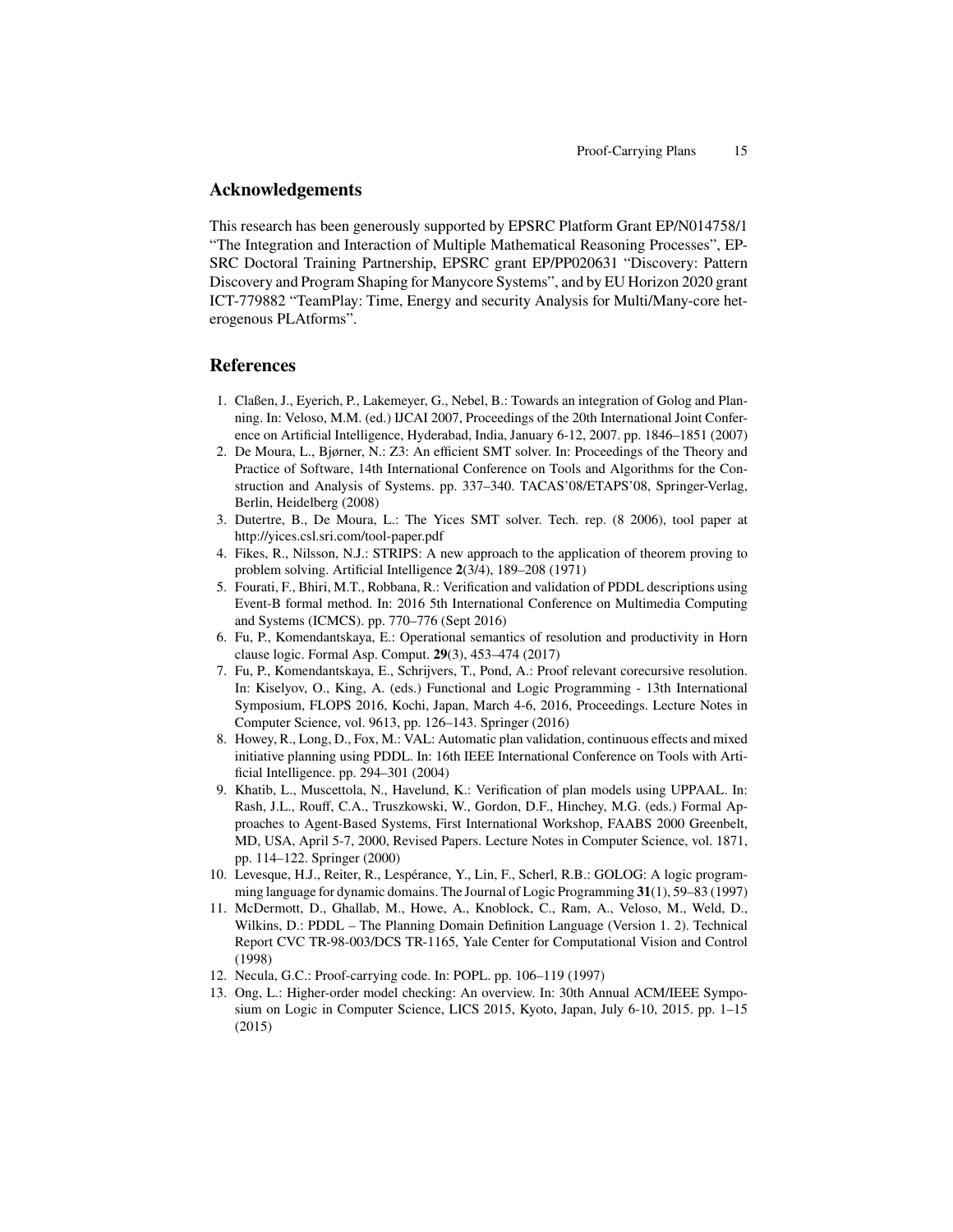- 14. Raimondi, F., Pecheur, C., Brat, G.: PDVer, a tool to verify PDDL planning domains. In: ICAPS'09 Workshop on Verification and Validation of Planning and Scheduling Systems, September 20, 2009, Thessaloniki, Greece (2009)
- 15. Reiter, R.: On closed world data bases. In: Gallaire, H., Minker, J. (eds.) Logic and Data Bases, pp. 55–76. Plenum Press, New York (1978)
- 16. Schubert, A., Urzyczyn, P.: Answer set programming in intuitionistic logic. Indagationes Mathematicae **29**(1), 276 – 292 (2018), l.E.J. Brouwer, fifty years later
- 17. Scwaab, C., Hill, A., Farka, F., Komendantskaya, E.: Proof-carrying plans: Agda implementation and examples (2018), https://github.com/PDTypes
- 18. Sorensen, M.H., Urzyczyn, P.: Lectures on the Curry-Howard Isomorphism, Studies in Logic, vol. 149 (2006)
- 19. Wadler, P.: Propositions as types. Commun. ACM **58**(12), 75–84 (2015)
- 20. Waldinger, R.J.: Achieving several goals simultaneously. Machine Intelligence **8** (1977)
- 21. Zarrieß, B., Claßen, J.: Decidable verification of GOLOG programs over non-local effect actions. In: Schuurmans, D., Wellman, M.P. (eds.) Proceedings of the Thirtieth AAAI Conference on Artificial Intelligence, February 12-17, 2016, Phoenix, Arizona, USA. pp. 1109– 1115. AAAI Press (2016)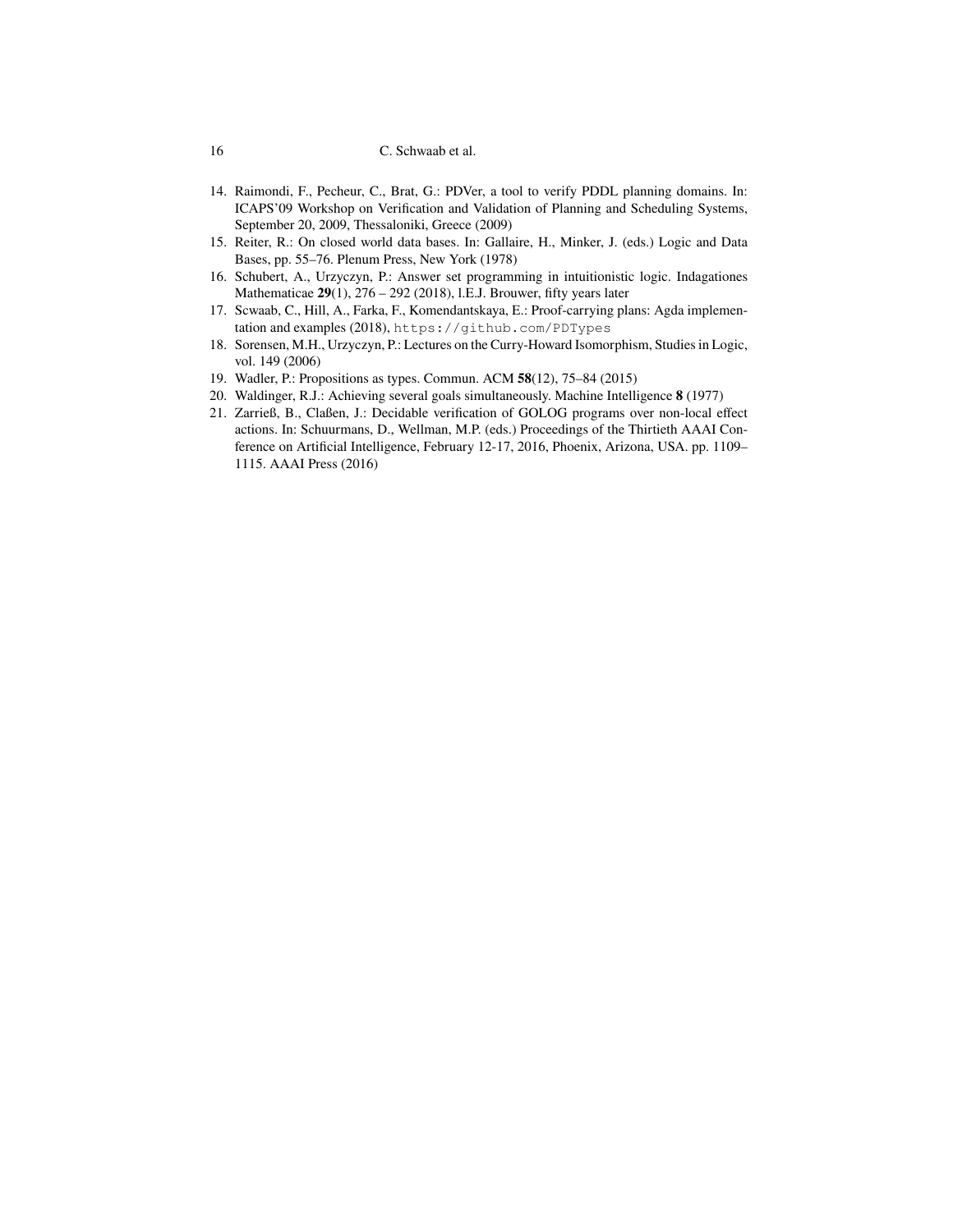## A The full code for Derivation of Figure 12

 $P_0: Form$  $P_0 = atom (onTable a) \wedge atom (onTable b) \wedge atom (onTable c) \wedge$ atom (clear a)  $\wedge$  atom (clear b)  $\wedge$  atom (clear c)  $\wedge$  atom hand Empty  $Q_0$ : Form  $Q_0 = atom (on a b) \wedge atom (on b c)$  $\{-\Gamma_1 \vdash \text{plan}_1 : \text{P}_0\downarrow_{+} \sim \text{Q}_0\downarrow_{+} -\}$ Derivation :  $\Gamma_1 \vdash plan_1$  :  $(P_0 \downarrow_+) \rightarrow (Q_0 \downarrow_+)$  $Derivation =$ seq (atom  $\lt:$ : (there (there (here refl)))  $(atom <: (there (there (there (there (there (there (here ref l)))))))$  $(atom<: (here refl)$  $([]<: ((+, hand \, Empty) ::$  $(+, clear c)$ :  $(+, clear b)$ :  $(+, clear a)$ :  $(+, onTable c) :: (+, onTable b) :: (+, onTable a) :: ()$  $refl$ (seq (atom  $\lt:$  (there (there (there (here refl))))  $(atom <: (here refl)$  $([]<: ((+, holding b))$ :  $( , onTable b) ::$  $($ , hand  $Empty)$ ::  $(+, clear c)$ :  $(+, clear b)$ :  $(+, clear a) :: (+, on Table c) :: (+, on Table a) :: [])))$  $refl$  $(seq (atom <: (there (there (there (there (there (there (there (here ref l)))))))$  $(atom <: (there (there (there (there (there (there (there (there (there (there (here ref l)))))))))))$  $(atom<: (here refl)$  $[[]<: ((+, hand \,Empty)$  ::  $(+, on b c)$ ::  $($ , clear c)::  $($ , holding b)::  $( , onTable b) ::$  $(+, clear b)$ ::  $(+, clear a) :: (+, on Table c) :: (+, on Table a) :: []))))$  $refl$  $\left( \text{seq} \left( \text{atom} \right) : \left( \text{there} \left( \text{there} \left( \text{there} \left( \text{there} \left( \text{there} \left( \text{there} \left( \text{there} \left( \text{there} \left( \text{there} \left( \text{there} \left( \text{there} \left( \text{there} \left( \text{there} \left( \text{there} \left( \text{there} \left( \text{there} \left( \text{there} \left( \text{there} \left( \text{there} \left( \text{there} \left( \text{there} \left( \text{there} \left( \text{there} \left( \text{there} \left( \text{there}$  $(atom <: (here refl)$  $[$   $[$   $]$  < :  $($   $($   $+$   $,$   $holding a)$   $\cdots$  $(-$ , onTable a)::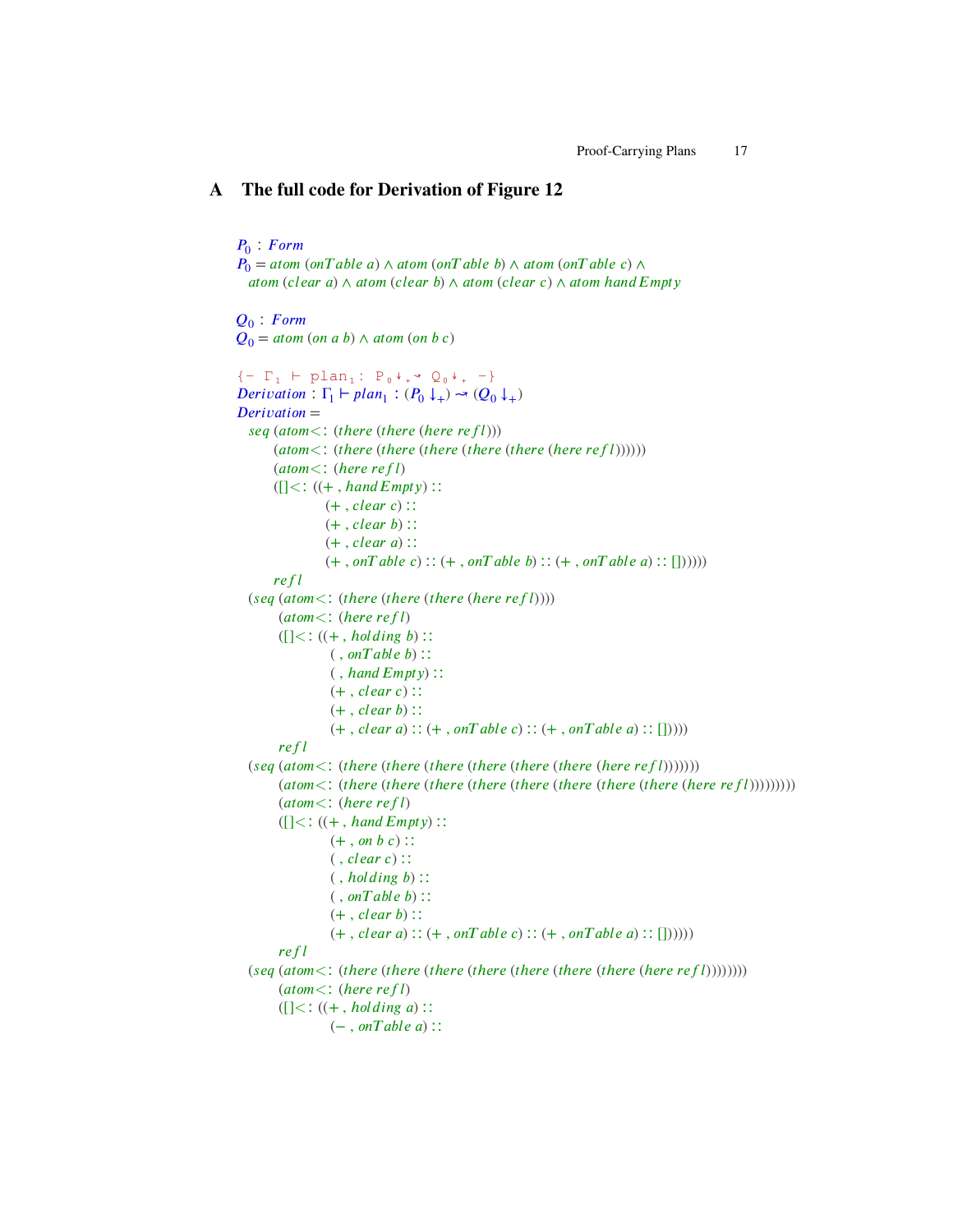$(-$ , hand  $Empty)$ ::  $(+$  , on  $b$  c) ::  $(-, clear c)$ :  $(-$  ,  $holding\ b)$  ::  $(-, onTable b)$ ::  $(+, clear b) :: (+, clear a) :: (+, on Table c) :: [])))$  $refl$ (halt (atom  $\le$ : (there (there (there (there (there (here refl))))))  $(atom <: (there (here ref))$  $([]<: ((+, hand \,Empty) ::$  $(+, on a b)$ ::  $(-, clear b)$ :  $(-$ , holding a) ::  $(-, on Table a)$ ::  $(+, on b c)$ ::  $(-, clear c)$ :  $(-$ , holding b)::  $(-, onTable b) :: (+, clear a) :: (+, onTable c) :: [])))))$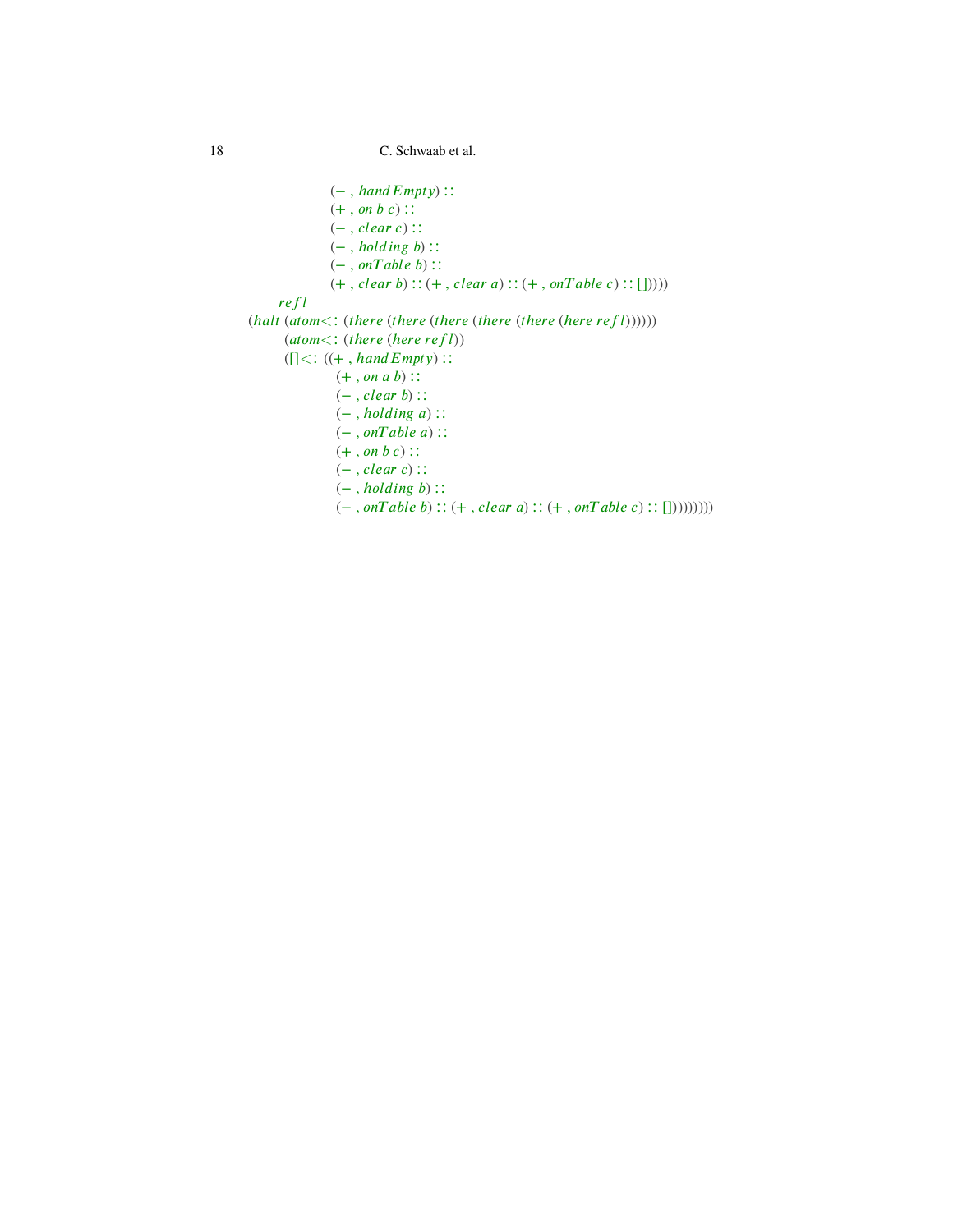# **B Experiment with Inconsistent States**

```
--------------------------------------------------------
-- A simple example that demonstrates violation of the
-- implicit consistency assumpion
module PCPlans\_naughty where
data R : Set where
 handEmpty: R-- There is only one, naughty, action, which violates
-- the implicit consistency assumption
data Action : Set where
 naughty: Action
open import PCPlans {Action} \{R\} {is Decidable}
-- The naughty action does not have any preconditions and
-- introduces an atomic predicate and its negation as
-- postconditions
\Gamma_1 : \Gamma\Gamma_1 naughty = ([], ((, hand Empty) :: (+, hand Empty) :: []))
-- Despite the obvious inconsistency,
-- the following plan has a derivation that type checks:
plan2 : Plan
plan2 = doAct naughty (halt)
Q: FormQ = atom (hand Empty) \wedge \neg handEmptyDerivation2 : \Gamma_1 \vdash plan2 : [] \rightarrow (Q \downarrow [ + ] [])Derivation2 = seq ([]<: []) refl (halt (atom><: (here refl))(atom <: (there (here ref))([ ] <: ((-, \text{hand}\,Empty) :: (+, \text{hand}\,Empty) :: []))))-- But, at the same time, action naughty
-- invalidates consistency of entire development
-- (given the implicit consistency assumption):
prop-inconsistent: \botprop-inconsistent =\mathit{implicit}-\mathit{consistency}-\mathit{assumption} + \mathit{hand}\,Empty\,(\mathit{proj}_2\,(\Gamma_1\; \mathit{naughty}))(the re~refl))(here \, refl)
```